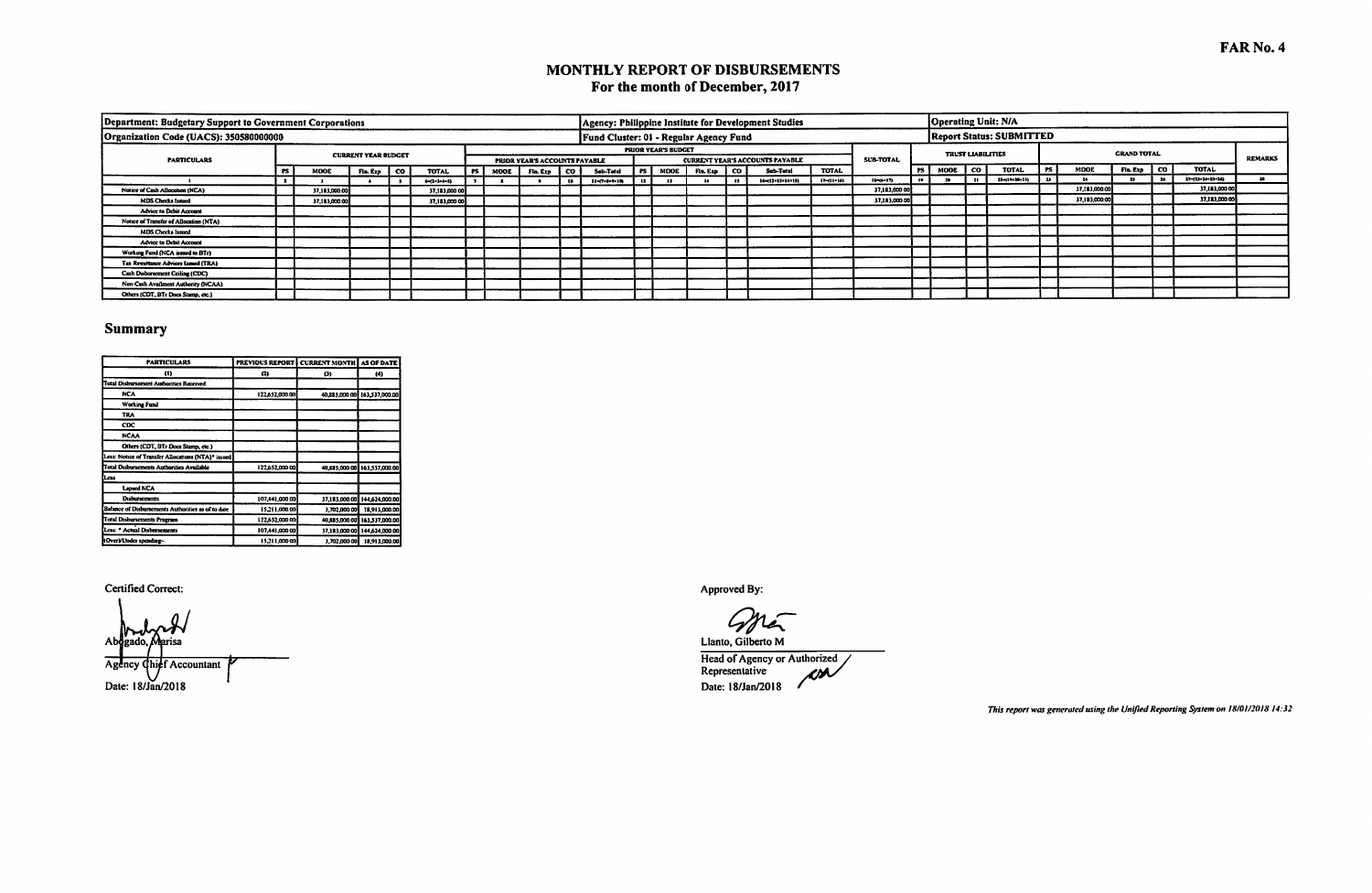## MONTHLY REPORT OF DISBURSEMENTS For the month of November, 2017

| Department: Budgetary Support to Government Corporations |     |               |                            |      |                    |      |                               |              |                                        |           |                            |             |              | Agency: Philippine Institute for Development Studies |            |                  |           |      |                          | <b>Operating Unit: N/A</b>      |           |               |                    |                  |                |
|----------------------------------------------------------|-----|---------------|----------------------------|------|--------------------|------|-------------------------------|--------------|----------------------------------------|-----------|----------------------------|-------------|--------------|------------------------------------------------------|------------|------------------|-----------|------|--------------------------|---------------------------------|-----------|---------------|--------------------|------------------|----------------|
| Organization Code (UACS): 350580000000                   |     |               |                            |      |                    |      |                               |              | Fund Cluster: 01 - Regular Agency Fund |           |                            |             |              |                                                      |            |                  |           |      |                          | <b>Report Status: SUBMITTED</b> |           |               |                    |                  |                |
|                                                          |     |               | <b>CURRENT YEAR BUDGET</b> |      |                    |      |                               |              |                                        |           | <b>PRIOR YEAR'S BUDGET</b> |             |              |                                                      |            |                  |           |      | <b>TRUST LIABILITIES</b> |                                 |           |               | <b>GRAND TOTAL</b> |                  | <b>REMARKS</b> |
| <b>PARTICULARS</b>                                       |     |               |                            |      |                    |      | PRIOR YEAR'S ACCOUNTS PAYABLE |              |                                        |           |                            |             |              | <b>CURRENT YEAR'S ACCOUNTS PAYABLE</b>               |            | <b>SUB-TOTAL</b> |           |      |                          |                                 |           |               |                    |                  |                |
|                                                          | PS. | MODE          | Fin. Exp                   | l co | TOTAL              | PS I | MODE Fin. Exp CO              |              | Sub-Total                              |           | <b>PS</b> MOOE             | Fia. Exp. 1 | co.          | Sub-Total                                            | TOTAL      |                  | l PS I    | MOOL | l co                     | <b>TOTAL</b>                    | <b>PS</b> | <b>MOOL</b>   | Fin. Exp   CO      | <b>TOTAL</b>     |                |
|                                                          |     |               |                            |      | $-11 - 3 - 4 - 53$ |      |                               | $\mathbf{r}$ | $11 - (7 + 8 + 9 + 10)$                | $\bullet$ | $\mathbf{a}$               |             | $\mathbf{B}$ | 16-112-13-14-15)                                     | 17-111-16) | 19-00-171        | $\bullet$ |      |                          | 22-11-120-21)                   |           |               |                    | 27-(11-14-25-26) |                |
| Notice of Cash Allocation (NCA)                          |     | 13,658,000.00 |                            |      | 13,658,000.00      |      |                               |              |                                        |           |                            |             |              |                                                      |            | 13,658,000.00    |           |      |                          |                                 |           | 13,658,000.0  |                    | 13,658,000.00    |                |
| MDS Checks Issued                                        |     | 13,658,000.00 |                            |      | 13,658,000.00      |      |                               |              |                                        |           |                            |             |              |                                                      |            | 13,658,000.00    |           |      |                          |                                 |           | 13,658,000.00 |                    | 13,658,000.00    |                |
| <b>Advice to Debit Account</b>                           |     |               |                            |      |                    |      |                               |              |                                        |           |                            |             |              |                                                      |            |                  |           |      |                          |                                 |           |               |                    |                  |                |
|                                                          |     |               |                            |      |                    |      |                               |              |                                        |           |                            |             |              |                                                      |            |                  |           |      |                          |                                 |           |               |                    |                  |                |
| Notice of Transfer of Allocation (NTA)                   |     |               |                            |      |                    |      |                               |              |                                        |           |                            |             |              |                                                      |            |                  |           |      |                          |                                 |           |               |                    |                  |                |
| <b>MDS Checks Issued</b>                                 |     |               |                            |      |                    |      |                               |              |                                        |           |                            |             |              |                                                      |            |                  |           |      |                          |                                 |           |               |                    |                  |                |
| <b>Advice to Debit Account</b>                           |     |               |                            |      |                    |      |                               |              |                                        |           |                            |             |              |                                                      |            |                  |           |      |                          |                                 |           |               |                    |                  |                |
| Working Fund (NCA issued to BTr)                         |     |               |                            |      |                    |      |                               |              |                                        |           |                            |             |              |                                                      |            |                  |           |      |                          |                                 |           |               |                    |                  |                |
| Tax Remittance Advices Issued (TRA)                      |     |               |                            |      |                    |      |                               |              |                                        |           |                            |             |              |                                                      |            |                  |           |      |                          |                                 |           |               |                    |                  |                |
| Cash Disbursement Ceiling (CDC)                          |     |               |                            |      |                    |      |                               |              |                                        |           |                            |             |              |                                                      |            |                  |           |      |                          |                                 |           |               |                    |                  |                |
| Non-Cash Availment Authority (NCAA)                      |     |               |                            |      |                    |      |                               |              |                                        |           |                            |             |              |                                                      |            |                  |           |      |                          |                                 |           |               |                    |                  |                |
| Others (CDT, BTr Does Stamp, etc.)                       |     |               |                            |      |                    |      |                               |              |                                        |           |                            |             |              |                                                      |            |                  |           |      |                          |                                 |           |               |                    |                  |                |

### **Summary**

| <b>PARTICULARS</b>                                 |                | PREVIOUS REPORT CURRENT MONTH AS OF DATE |                              |
|----------------------------------------------------|----------------|------------------------------------------|------------------------------|
| w                                                  | (2)            | ß)                                       | (4)                          |
| <b>Total Disbursement Authorities Received</b>     |                |                                          |                              |
| <b>NCA</b>                                         | 122,652,000.00 |                                          | 122.652.000.00               |
| <b>Working Fund</b>                                |                |                                          |                              |
| <b>TRA</b>                                         |                |                                          |                              |
| $_{\rm{cpc}}$                                      |                |                                          |                              |
| <b>NCAA</b>                                        |                |                                          |                              |
| Others (CDT, BTr Does Stamp, etc.)                 |                |                                          |                              |
| Less: Notice of Transfer Allocations (NTA)* issued |                |                                          |                              |
| <b>Total Disbursements Authorities Available</b>   | 122,652,000.00 |                                          | 122,652,000.00               |
| Less                                               |                |                                          |                              |
| Laosed NCA                                         |                |                                          |                              |
| Determine                                          | 93.783.000.00  |                                          | 13.658.000.00 107.441.000.00 |
| Balance of Disbursements Authorities as of to date | 28.869.000.00  | (13,658,000.00)                          | 15,211,000.00                |
| Total Disbursements Program                        | 122,652,000.00 |                                          | 122.652.000.00               |
| Less: * Actual Disbursements                       | 93,783,000.00  | 13.658,000.00                            | 107.441.000.00               |
| HOverVUnder spending-                              | 28.869.000.00  | (13.658,000.00)                          | 15.211,000.00                |

Certified Correct:

Ab larisa Agency Chief Accountant Date: 18/Jan/2018

Approved By:

Llanto, Gilberto M

Head of Agency or Authorized<br>Representative Date: 18/Jan/2018

This report was generated using the Unified Reporting System on 18/01/2018 14:29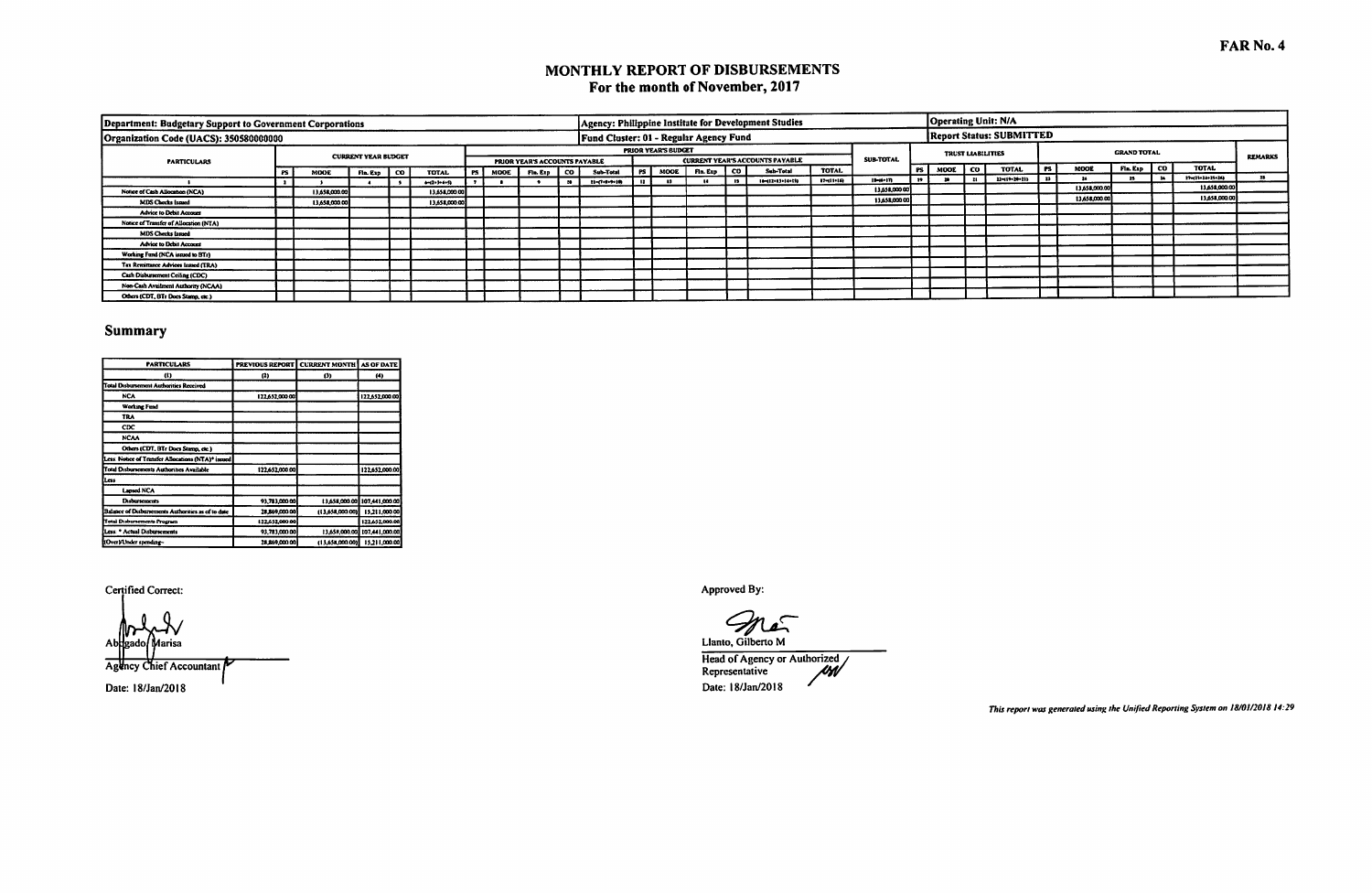# MONTHLY REPORT OF DISBURSEMENTS For the month of October, 2017

| Department: Budgetary Support to Government Corporations |      |              |                            |                       |           |      |                                                |                                        |      |                            |          |     | Agency: Philippine Institute for Development Studies |              |                  |    | Operating Unit: N/A      |      |                                 |      |              |                    |          |                  |                |
|----------------------------------------------------------|------|--------------|----------------------------|-----------------------|-----------|------|------------------------------------------------|----------------------------------------|------|----------------------------|----------|-----|------------------------------------------------------|--------------|------------------|----|--------------------------|------|---------------------------------|------|--------------|--------------------|----------|------------------|----------------|
| Organization Code (UACS): 350580000000                   |      |              |                            |                       |           |      |                                                | Fund Cluster: 01 - Regular Agency Fund |      |                            |          |     |                                                      |              |                  |    |                          |      | <b>Report Status: SUBMITTED</b> |      |              |                    |          |                  |                |
|                                                          |      |              | <b>CURRENT YEAR BUDGET</b> |                       |           |      |                                                |                                        |      | <b>PRIOR YEAR'S BUDGET</b> |          |     |                                                      |              | <b>SUB-TOTAL</b> |    | <b>TRUST LIABILITIES</b> |      |                                 |      |              | <b>GRAND TOTAL</b> |          |                  | <b>REMARKS</b> |
| <b>PARTICULARS</b>                                       |      |              |                            | <b>TOTAL</b>          | <b>PS</b> | MODE | PRIOR YEAR'S ACCOUNTS PAYABLE<br>Fin. Exp   CO | Sub-Total                              | rs I | MOOE                       | Fia. Exp | CO. | <b>CURRENT YEAR'S ACCOUNTS PAYABLE</b><br>Sub-Total  | <b>TOTAL</b> |                  |    | I PS   MOOE              | l co | <b>TOTAL</b>                    | l PS | MODE         | Fla. Exp   CO      |          | <b>TOTAL</b>     |                |
|                                                          | rs I | MODE         | Fla. Exp   CO              | $4 - (2 + 3 + 4 + 5)$ |           |      |                                                | $11 - 7 + 8 + 9 + 10$                  |      |                            |          |     | $16 - (12 - 13 - 14 - 15)$                           | 17-111-14)   | $13 - 14 - 17$   | 19 |                          |      | 22-(19-28-21)                   |      |              |                    | - 24 - 1 | 27-221-24-25-24) |                |
| Notice of Cash Allocation (NCA)                          |      | 5.874,000,00 |                            | 5,874,000.00          |           |      |                                                |                                        |      |                            |          |     |                                                      |              | 5,874,000.00     |    |                          |      |                                 |      | 5,874,000.00 |                    |          | 5,874,000.00     |                |
| <b>MDS Checks Issued</b>                                 |      | 5,874,000.00 |                            | \$,874,000.00         |           |      |                                                |                                        |      |                            |          |     |                                                      |              | 5,874,000.00     |    |                          |      |                                 |      | 5,874,000.00 |                    |          | 5,874,000.00     |                |
| <b>Advice to Debit Account</b>                           |      |              |                            |                       |           |      |                                                |                                        |      |                            |          |     |                                                      |              |                  |    |                          |      |                                 |      |              |                    |          |                  |                |
| Notice of Transfer of Allocation (NTA)                   |      |              |                            |                       |           |      |                                                |                                        |      |                            |          |     |                                                      |              |                  |    |                          |      |                                 |      |              |                    |          |                  |                |
| MDS Checks Issued                                        |      |              |                            |                       |           |      |                                                |                                        |      |                            |          |     |                                                      |              |                  |    |                          |      |                                 |      |              |                    |          |                  |                |
| <b>Advice to Debit Account</b>                           |      |              |                            |                       |           |      |                                                |                                        |      |                            |          |     |                                                      |              |                  |    |                          |      |                                 |      |              |                    |          |                  |                |
| Working Fund (NCA issued to BTr)                         |      |              |                            |                       |           |      |                                                |                                        |      |                            |          |     |                                                      |              |                  |    |                          |      |                                 |      |              |                    |          |                  |                |
| Tax Remittance Advices Issued (TRA)                      |      |              |                            |                       |           |      |                                                |                                        |      |                            |          |     |                                                      |              |                  |    |                          |      |                                 |      |              |                    |          |                  |                |
| Cash Disbursement Ceiling (CDC)                          |      |              |                            |                       |           |      |                                                |                                        |      |                            |          |     |                                                      |              |                  |    |                          |      |                                 |      |              |                    |          |                  |                |
| Non-Cash Availment Authority (NCAA)                      |      |              |                            |                       |           |      |                                                |                                        |      |                            |          |     |                                                      |              |                  |    |                          |      |                                 |      |              |                    |          |                  |                |
| Others (CDT, BTr Does Stamp, etc.)                       |      |              |                            |                       |           |      |                                                |                                        |      |                            |          |     |                                                      |              |                  |    |                          |      |                                 |      |              |                    |          |                  |                |

 $\sim$ 

### Summary

| <b>PARTICULARS</b>                                 | <b>PREVIOUS REPORT   CURRENT MONTH</b> |                | <b>AS OF DATE</b> |
|----------------------------------------------------|----------------------------------------|----------------|-------------------|
| 11)                                                | (2)                                    | Ø)             | (4)               |
| Total Disbursement Authorities Received            |                                        |                |                   |
| <b>NCA</b>                                         | 122,652,000.00                         |                | 122,652,000.00    |
| <b>Working Fund</b>                                |                                        |                |                   |
| TRA                                                |                                        |                |                   |
| CDC                                                |                                        |                |                   |
| <b>NCAA</b>                                        |                                        |                |                   |
| Others (CDT, BTr Does Stamp, etc.)                 |                                        |                |                   |
| Less: Notice of Transfer Allocations (NTA)* issued |                                        |                |                   |
| <b>Total Disbursements Authorities Available</b>   | 122,652,000.00                         |                | 122.652,000.00    |
| معما                                               |                                        |                |                   |
| <b>Lansed NCA</b>                                  |                                        |                |                   |
| <b>Disbursements</b>                               | 87,909,000.00                          | 5,874,000.00   | 93,783,000.00     |
| Balance of Disbursements Authorities as of to date | 34,743,000.00                          | (5,874,000.00) | 28,869,000.00     |
| Total Disbursements Program                        | 122,652,000.00                         |                | 122.652.000.00    |
| Less: * Actual Disbursements                       | 87,909,000.00                          | 5,874,000.00   | 93,783,000.00     |
| I(Over)/Under spending~                            | 34,743,000.00                          | (5.874,000.00) | 28.869.000.00     |

#### Certified Correct:

Marisa **Agency Chief Accountant** Date: 18/Jan/2018

Approved By:

mer

Llanto, Gilberto M Head of Agency or Authorized<br>Representative AD Nd Date: 18/Jan/2018

This report was generated using the Unified Reporting System on 18/01/2018 14:26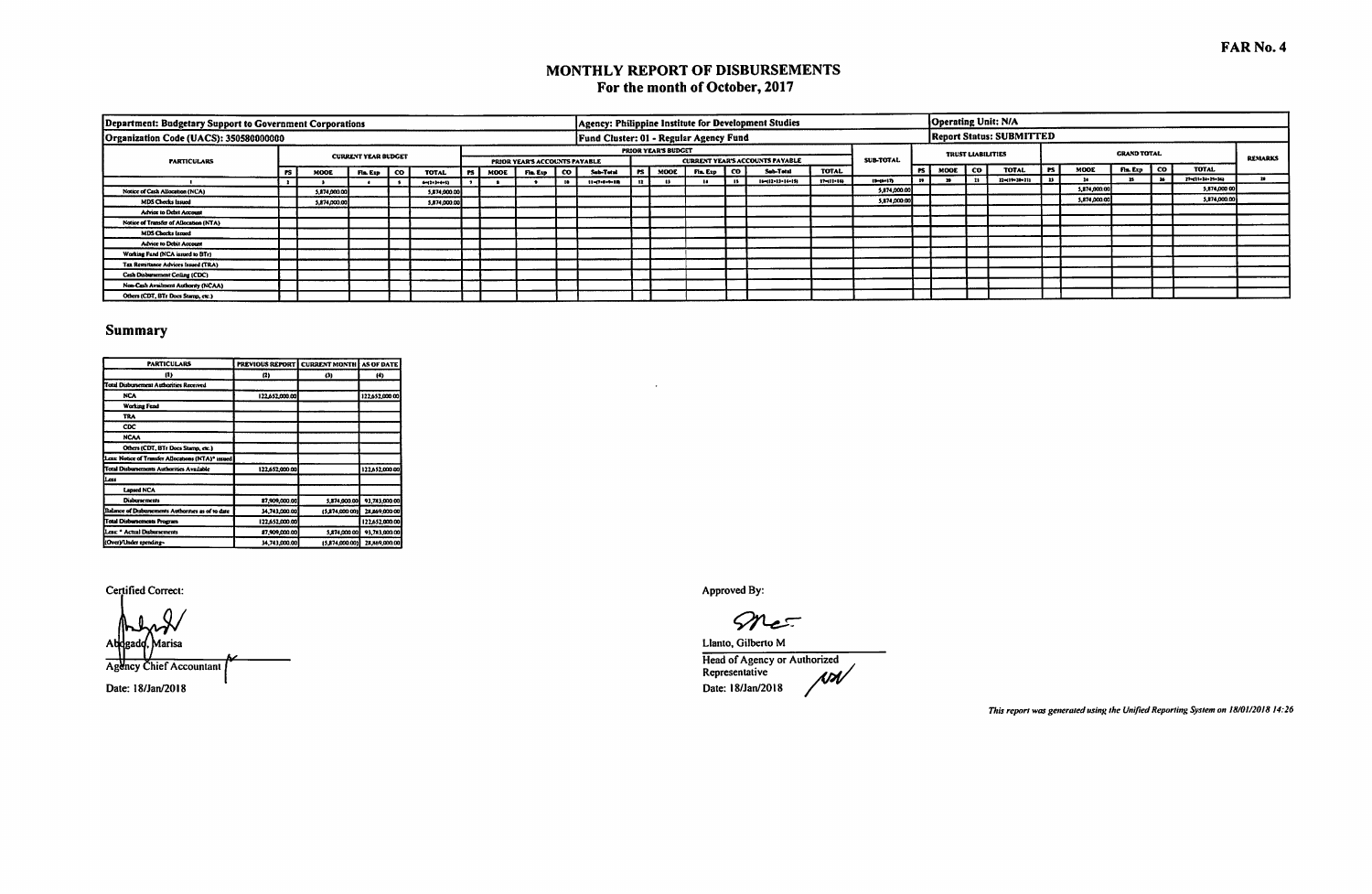## MONTHLY REPORT OF DISBURSEMENTS For the month of September, 2017

| Department: Budgetary Support to Government Corporations |               |                            |                       |      |        |                                                    |     |                                        |               |                            |              |      | Agency: Philippine Institute for Development Studies |                 |                  |                 |                          | Operating Unit: N/A             |              |               |                    |                  |                |
|----------------------------------------------------------|---------------|----------------------------|-----------------------|------|--------|----------------------------------------------------|-----|----------------------------------------|---------------|----------------------------|--------------|------|------------------------------------------------------|-----------------|------------------|-----------------|--------------------------|---------------------------------|--------------|---------------|--------------------|------------------|----------------|
| Organization Code (UACS): 350580000000                   |               |                            |                       |      |        |                                                    |     | Fund Cluster: 01 - Regular Agency Fund |               |                            |              |      |                                                      |                 |                  |                 |                          | <b>Report Status: SUBMITTED</b> |              |               |                    |                  |                |
|                                                          |               | <b>CURRENT YEAR BUDGET</b> |                       |      |        |                                                    |     |                                        |               | <b>PRIOR YEAR'S BUDGET</b> |              |      | <b>CURRENT YEAR'S ACCOUNTS PAYABLE</b>               |                 | <b>SUB-TOTAL</b> |                 | <b>TRUST LIABILITIES</b> |                                 |              |               | <b>GRAND TOTAL</b> |                  | <b>REMARKS</b> |
| <b>PARTICULARS</b>                                       | <b>MOOE</b>   | $Fix Lip$ $CO$             | TOTAL.                | in L | NOOE I | PRIOR YEAR'S ACCOUNTS PAYABLE<br>$F = L_V \mid CO$ |     | Sub-Total                              | <b>INI</b>    | MOOL                       | $FLS22$ $CO$ |      | Sub-Total                                            | TOTAL           |                  | !rs   моов   со |                          | <b>TOTAL</b>                    | 15           | <b>MOOR</b>   | $FLEup$ $CO$       | <b>TOTAL</b>     |                |
|                                                          |               |                            | $4 - (2 - 3 - 4 - 5)$ |      |        |                                                    | . 1 | $13 = 7 - 8 - 9 - 18$                  | $\mathbf{12}$ |                            |              | - 44 | $H = 11 - 11 - 14 - 15$                              | $17 - 11 - 163$ | $11 - 6 - 17$    |                 |                          | $12 - (19 - 29 - 11)$           | $\mathbf{r}$ |               |                    | 17-(13-24-25-26) |                |
| Notice of Cash Allocation (NCA)                          | 10.314,000.00 |                            | 10.514,000.00         |      |        |                                                    |     |                                        |               |                            |              |      |                                                      |                 | 10.514.000.00    |                 |                          |                                 |              | 10.514,000.00 |                    | 10,514,000.00    |                |
| <b>MDS Checks Issued</b>                                 | 10.514,000.00 |                            | 10.514,000.00         |      |        |                                                    |     |                                        |               |                            |              |      |                                                      |                 | 10,514,000.00    |                 |                          |                                 |              | 10.514,000.00 |                    | 10,514,000.00    |                |
| Advice to Debit Account                                  |               |                            |                       |      |        |                                                    |     |                                        |               |                            |              |      |                                                      |                 |                  |                 |                          |                                 |              |               |                    |                  |                |
| Notice of Transfer of Allocation (NTA)                   |               |                            |                       |      |        |                                                    |     |                                        |               |                            |              |      |                                                      |                 |                  |                 |                          |                                 |              |               |                    |                  |                |
| MDS Checks issued                                        |               |                            |                       |      |        |                                                    |     |                                        |               |                            |              |      |                                                      |                 |                  |                 |                          |                                 |              |               |                    |                  |                |
| Advice to Debit Account                                  |               |                            |                       |      |        |                                                    |     |                                        |               |                            |              |      |                                                      |                 |                  |                 |                          |                                 |              |               |                    |                  |                |
| Working Fund (NCA issued to BTr)                         |               |                            |                       |      |        |                                                    |     |                                        |               |                            |              |      |                                                      |                 |                  |                 |                          |                                 |              |               |                    |                  |                |
| Tax Remittance Advices Issued (TRA)                      |               |                            |                       |      |        |                                                    |     |                                        |               |                            |              |      |                                                      |                 |                  |                 |                          |                                 |              |               |                    |                  |                |
| Cash Disbursement Ceiling (CDC)                          |               |                            |                       |      |        |                                                    |     |                                        |               |                            |              |      |                                                      |                 |                  |                 |                          |                                 |              |               |                    |                  |                |
| Non-Cash Availment Authority (NCAA)                      |               |                            |                       |      |        |                                                    |     |                                        |               |                            |              |      |                                                      |                 |                  |                 |                          |                                 |              |               |                    |                  |                |
| Others (CDT, BTr Does Stamp, rtc.)                       |               |                            |                       |      |        |                                                    |     |                                        |               |                            |              |      |                                                      |                 |                  |                 |                          |                                 |              |               |                    |                  |                |

### **Summary**

 $\mathbf{a}^{(i)}$ 

 $\sim$ 

| <b>PARTICULARS</b>                                 | PREVIOUS REPORT I CURRENT MONTH AS OF DATE |               |                               |
|----------------------------------------------------|--------------------------------------------|---------------|-------------------------------|
| 41)                                                | œ                                          | o             | (4)                           |
| Total Dubursement Authorities Received             |                                            |               |                               |
| <b>NCA</b>                                         | 109.024.000.00                             |               | 13.628.000.00 122.652.000.00  |
| <b>Working Fund</b>                                |                                            |               |                               |
| <b>TRA</b>                                         |                                            |               |                               |
| CDC                                                |                                            |               |                               |
| <b>NCAA</b>                                        |                                            |               |                               |
| Others (CDT, BTs Docs Stamp, etc.)                 |                                            |               |                               |
| Less: Notice of Transfer Allocations (NTA)* issued |                                            |               |                               |
| Total Disburrements Authorities Available          | 109,024,000.00                             |               | 13.623.000.00 122.652.000.00  |
| Less                                               |                                            |               |                               |
| Lapsed NCA                                         |                                            |               |                               |
| Disburrements                                      | 77.395.000.00                              | 10.514.000.00 | \$7,909,000.00                |
| Balance of Dishursements Authorities as of to date | 31.629.000.00                              | 3.114.000.00  | 34.743,000.00                 |
| <b>Iotal Disbursements Program</b>                 | 109.024,000.00                             |               | 13.628.000.00} 122.652.000.00 |
| Less: * Actual Disbursements                       | 77.395.000.00                              | 10.514.000.00 | 87,909,000.00                 |
| (Over)/Under spending-                             | 31.629,000.00                              | 3.114.000.00  | 34.743,000.00                 |

**Certified Correct:** 

Àarisa

Agency Thief Accountant

Date: 24/Oct/2017

Approved By:

 $\ddot{\phantom{a}}$ 

gna

Llanto, Gilberto M Head of Agency or Authorized<br>Representative<br>Date: 24/Oct/2017

This report was generated using the Unified Reporting System on 24/10/2017 15:03

÷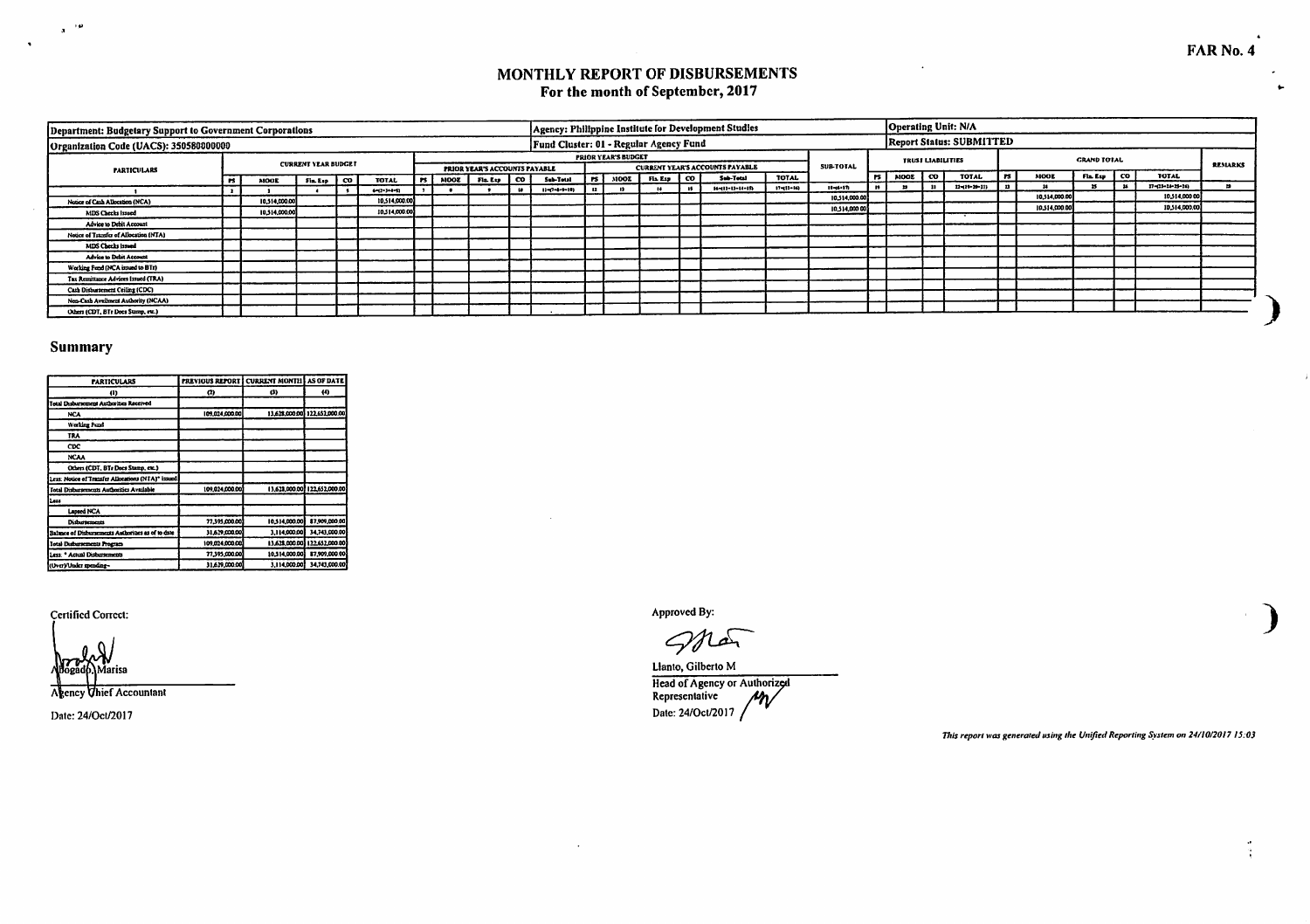$\hat{\mathbf{x}}$ 

# MONTHLY REPORT OF DISBURSEMENTS For the month of August, 2017

 $\mathcal{L}^{\mathcal{L}}$ 

 $\mathcal{L}$ 

| Department: Budgetary Support to Government Corporations |               |                            |                      |        |             |                               | Agency: Philippine Institute for Development Studies |      |                            |               |                                        |                  |                  |                          |    | Operating Unit: N/A             |           |               |                    |      |                  |                |
|----------------------------------------------------------|---------------|----------------------------|----------------------|--------|-------------|-------------------------------|------------------------------------------------------|------|----------------------------|---------------|----------------------------------------|------------------|------------------|--------------------------|----|---------------------------------|-----------|---------------|--------------------|------|------------------|----------------|
| Organization Code (UACS): 350580000000                   |               |                            |                      |        |             |                               | Fund Cluster: 01 - Regular Agency Fund               |      |                            |               |                                        |                  |                  |                          |    | <b>Report Status: SUBMITTED</b> |           |               |                    |      |                  |                |
|                                                          |               | <b>CURRENT YEAR BUDGET</b> |                      |        |             |                               |                                                      |      | <b>PRIOR YEAR'S BUDGET</b> |               |                                        |                  | <b>SUB-TOTAL</b> | <b>TRUST LIABILITIES</b> |    |                                 |           |               | <b>GRAND TOTAL</b> |      |                  | <b>REMARKS</b> |
| <b>PARTICULARS</b>                                       |               |                            |                      |        |             | PRIOR YEAR'S ACCOUNTS PAYABLE |                                                      |      |                            |               | <b>CURRENT YEAR'S ACCOUNTS PAYABLE</b> |                  |                  | IPS   NOOE   CO          |    | TOTAL                           | <b>PS</b> | <b>MODE</b>   | Fin. Exp.          | l co | <b>TOTAL</b>     |                |
|                                                          | <b>MOOL</b>   | Fla. Exp   CO              | TOTAL                | . PS . | <b>MOOL</b> | Fin. Exp   CO                 | Sub-Total                                            |      | <b>FS</b>   MOOE           | Fla. Esp   CO | Sub-Total                              | TOTAL            |                  |                          |    |                                 |           |               |                    |      | 27-(13+14-15+16) |                |
|                                                          |               |                            | $6 - 2 - 3 + 4 - 51$ |        |             |                               | $11 - 17 - 1 - 1 - 14$                               | - 12 |                            |               | 16-112-13-14-15)                       | $17 - (11 - 14)$ | 12-16-17:        |                          | 22 | 22-119-22-233                   |           |               |                    |      |                  |                |
| Notice of Cash Allocation (NCA)                          | 14.915,000.00 |                            | 14.915.000.00        |        |             |                               |                                                      |      |                            |               |                                        |                  | 14.915,000.00    |                          |    |                                 |           | 14.915,000.00 |                    |      | 14,915,000.00    |                |
| MDS Checks Issued                                        | 14.915.000.00 |                            | 14,915,000 00        |        |             |                               |                                                      |      |                            |               |                                        |                  | 14,915,000.00    |                          |    |                                 |           | 14.915.000.00 |                    |      | 14,915,000.00    |                |
| Advice to Debit Account                                  |               |                            |                      |        |             |                               |                                                      |      |                            |               |                                        |                  |                  |                          |    |                                 |           |               |                    |      |                  |                |
| Notice of Transfer of Allocation (NTA)                   |               |                            |                      |        |             |                               |                                                      |      |                            |               |                                        |                  |                  |                          |    |                                 |           |               |                    |      |                  |                |
| <b>MDS Checks Issued</b>                                 |               |                            |                      |        |             |                               |                                                      |      |                            |               |                                        |                  |                  |                          |    |                                 |           |               |                    |      |                  |                |
| Advice to Debit Account                                  |               |                            |                      |        |             |                               |                                                      |      |                            |               |                                        |                  |                  |                          |    |                                 |           |               |                    |      |                  |                |
| Working Fund (NCA issued to BTr)                         |               |                            |                      |        |             |                               |                                                      |      |                            |               |                                        |                  |                  |                          |    |                                 |           |               |                    |      |                  |                |
| Tax Remittance Advices Israed (TRA)                      |               |                            |                      |        |             |                               |                                                      |      |                            |               |                                        |                  |                  |                          |    |                                 |           |               |                    |      |                  |                |
| Cash Disbursement Ceiling (CDC)                          |               |                            |                      |        |             |                               |                                                      |      |                            |               |                                        |                  |                  |                          |    |                                 |           |               |                    |      |                  |                |
| Non-Cash Availment Authority (NCAA)                      |               |                            |                      |        |             |                               |                                                      |      |                            |               |                                        |                  |                  |                          |    |                                 |           |               |                    |      |                  |                |
| Others (CDT, BTs Docs Stamp, etc.)                       |               |                            |                      |        |             |                               |                                                      |      |                            |               |                                        |                  |                  |                          |    |                                 |           |               |                    |      |                  |                |

## Summary

 $\mathcal{L}^{(1)}$ 

 $\sim$   $\sim$ 

| <b>IMRITCULARS</b>                                  | PREVIOUS REPORT   CURRENT MONTH   AS OF DATE |                |                              |
|-----------------------------------------------------|----------------------------------------------|----------------|------------------------------|
| œ                                                   | $^{(1)}$                                     | Ø              | (4)                          |
| Total Disburrement Authorities Reneived             |                                              |                |                              |
| <b>NCA</b>                                          | 81.768.000.00                                |                | 11.156,000.00 109,024,000.00 |
| <b>Working Fund</b>                                 |                                              |                |                              |
| TRA                                                 |                                              |                |                              |
| <b>CDC</b>                                          |                                              |                |                              |
| <b>NCAA</b>                                         |                                              |                |                              |
| Others (CDT, BTs Docs Stamp, etc.)                  |                                              |                |                              |
| Less: Notice of Transfer Allocations (NTA)* issued. |                                              |                |                              |
| Total Disbursements Authorities Available           | 81,768,000.00                                |                | 27.256.000.00 109.024.000.00 |
| Less -                                              |                                              |                |                              |
| Lapsed NCA                                          |                                              |                |                              |
| Disbursements                                       | 62.420.000.00                                | 14,915,000.00  | 77.395,000.00                |
| Balance of Disburtements Authorities as of to date  | 19,283,000.00                                | 12.341,000.00  | 31,629,000.00                |
| Total Disburrements Program                         | 81,768,000.00                                |                | 27.256.000.00 109.024.000.00 |
| Less: * Actual Disbursements                        | 62,420,000.00                                | 14,915,000.00  | 77.395.000.00                |
| ItOver¥Under spending-                              | 19,288,000.00                                | 12.341.000.001 | 31,629,000,00                |

Certified Correct:

Abbi ado risa

Agency Chief Accountant

Date: 24/Oct/2017

 $\sim$ 

Approved By:

Drew

Llanto, Gilberto M Head of Agency or Authorized<br>Representative Date: 24/Oct/2017

This report was generated using the Unified Reporting System on 24/10/2017 14:50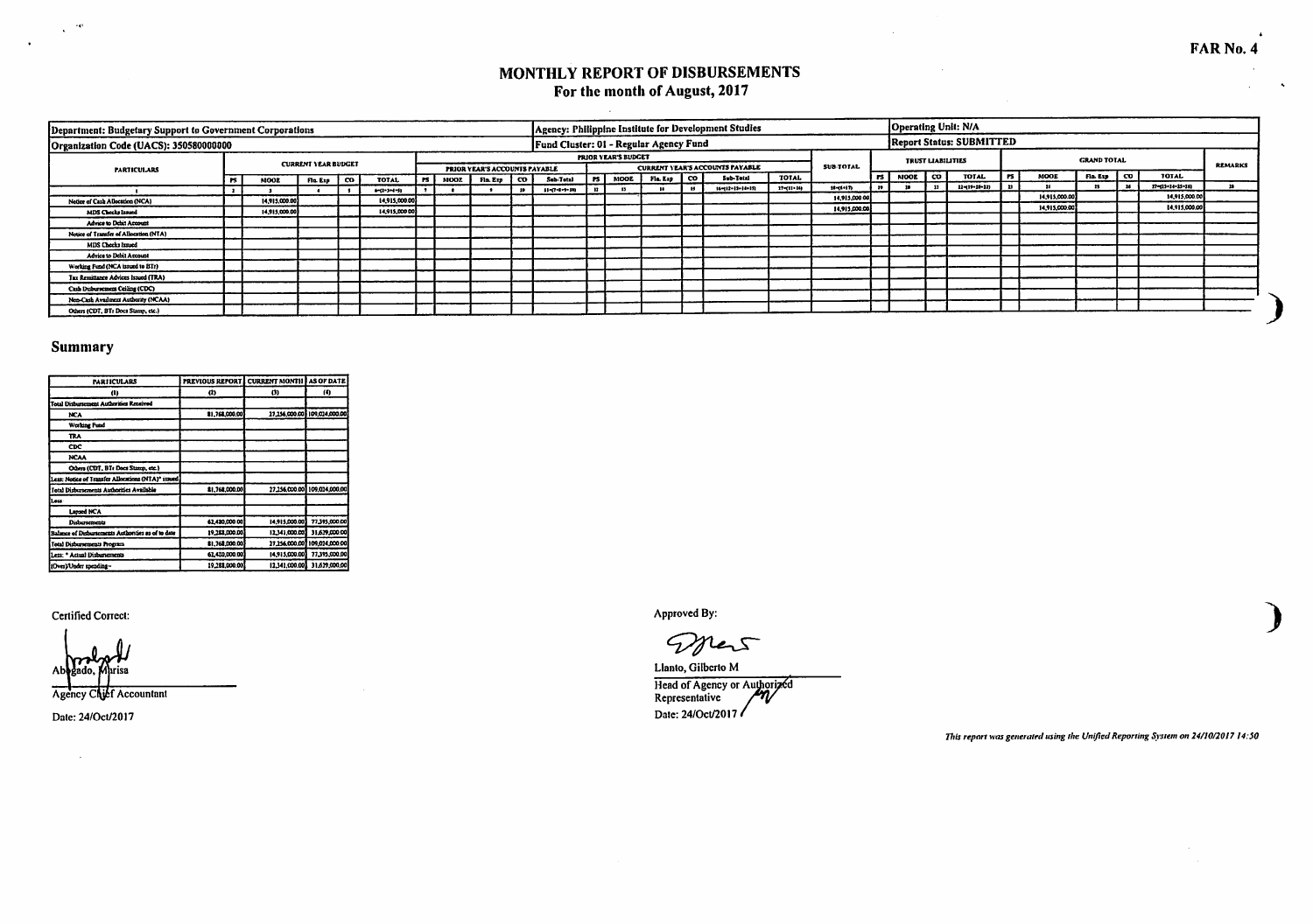FAR No. 4

 $\bullet$ 

### MONTHLY REPORT OF DISBURSEMENTS For the month of July, 2017

| Department: Budgetary Support to Government Corporations |           |              |                            |                       |        |             |                                                | Agency: Philippine Institute for Development Studies |              |                            |               |      |                                        |                  |                 |              |      |                                 | Operating Unit: N/A             |           |              |                    |      |                  |                |
|----------------------------------------------------------|-----------|--------------|----------------------------|-----------------------|--------|-------------|------------------------------------------------|------------------------------------------------------|--------------|----------------------------|---------------|------|----------------------------------------|------------------|-----------------|--------------|------|---------------------------------|---------------------------------|-----------|--------------|--------------------|------|------------------|----------------|
| Organization Code (UACS): 350580000000                   |           |              |                            |                       |        |             |                                                | Fund Cluster: 01 - Regular Agency Fund               |              |                            |               |      |                                        |                  |                 |              |      |                                 | <b>Report Status: SUBMITTED</b> |           |              |                    |      |                  |                |
|                                                          |           |              | <b>CURRENT YEAR BUDGET</b> |                       |        |             |                                                |                                                      |              | <b>PRIOR YEAR'S BUDGET</b> |               |      | <b>CURRENT YEAR'S ACCOUNTS PAYABLE</b> |                  | <b>SULTOTAL</b> |              |      | <b><i>IRUST LIABILITIES</i></b> |                                 |           |              | <b>GRAND TOTAL</b> |      |                  | <b>REMARKS</b> |
| <b>PARTICULARS</b>                                       | <b>rs</b> | <b>MOOE</b>  | $F = E =  CO $             | <b>TOTAL</b>          | l es i | <b>MOOR</b> | PRIOR YEAR'S ACCOUNTS PAYABLE<br>Fia. Exp   CO | Sub-Total                                            |              | <b>FS</b> MOOE             | Fin. Exp   CO |      | Sub-Total                              | <b>TOTAL</b>     |                 | Irsl         | MOOR | co                              | <b>TOTAL</b>                    | <b>PS</b> | <b>NOOE</b>  | Fin. East          | l co | TOTAL            |                |
|                                                          |           |              |                            | $4 - (2 - 3 - 4 - 5)$ |        |             |                                                | $11 - 7 - 6 + 6 - 121$                               | $\mathbf{R}$ | - 11                       |               | - 14 | $16 - (11 - 15 - 14 - 15)$             | $17 - (11 - 16)$ | $3 - 6 - 17$    | $\mathbf{B}$ |      |                                 | 22-41-120-231                   |           |              |                    |      | 17-(11-24-25-24) |                |
| Notice of Cash Allocation (NCA)                          |           | 3.132,000.00 |                            | 3,132,000.00          |        |             |                                                |                                                      |              |                            |               |      |                                        |                  | 3.132,000.00    |              |      |                                 |                                 |           | 3.132,000.00 |                    |      | 3.132,000.00     |                |
| <b>MDS Checks Issued</b>                                 |           | 3.132.000.00 |                            | 3.132,000.00          |        |             |                                                |                                                      |              |                            |               |      |                                        |                  | 3,132,000.00    |              |      |                                 |                                 |           | 3,132,000.00 |                    |      | 3,132,000.0      |                |
| Advice to Debit Account                                  |           |              |                            |                       |        |             |                                                |                                                      |              |                            |               |      |                                        |                  |                 |              |      |                                 |                                 |           |              |                    |      |                  |                |
| Notice of Transfer of Allocation (NTA)                   |           |              |                            |                       |        |             |                                                |                                                      |              |                            |               |      |                                        |                  |                 |              |      |                                 |                                 |           |              |                    |      |                  |                |
| MDS Checks Issued                                        |           |              |                            |                       |        |             |                                                |                                                      |              |                            |               |      |                                        |                  |                 |              |      |                                 |                                 |           |              |                    |      |                  |                |
| Advice to Debit Account                                  |           |              |                            |                       |        |             |                                                |                                                      |              |                            |               |      |                                        |                  |                 |              |      |                                 |                                 |           |              |                    |      |                  |                |
| Working Fund (NCA issued to BTr)                         |           |              |                            |                       |        |             |                                                |                                                      |              |                            |               |      |                                        |                  |                 |              |      |                                 |                                 |           |              |                    |      |                  |                |
| Tax Remittance Advices Issued (TRA)                      |           |              |                            |                       |        |             |                                                |                                                      |              |                            |               |      |                                        |                  |                 |              |      |                                 |                                 |           |              |                    |      |                  |                |
| Cash Disbursement Ceiling (CDC)                          |           |              |                            |                       |        |             |                                                |                                                      |              |                            |               |      |                                        |                  |                 |              |      |                                 |                                 |           |              |                    |      |                  |                |
| Non-Cash Availment Authority (NCAA)                      |           |              |                            |                       |        |             |                                                |                                                      |              |                            |               |      |                                        |                  |                 |              |      |                                 |                                 |           |              |                    |      |                  |                |
| Others (CDT, BTs Docs Stamp, etc.)                       |           |              |                            |                       |        |             |                                                |                                                      |              |                            |               |      |                                        |                  |                 |              |      |                                 |                                 |           |              |                    |      |                  |                |

### Summary

 $\ddot{\phantom{a}}$ 

 $\sim$ 

| <b>PARTICULARS</b>                                 | PREVIOUS REPORT CURRENT MONTH AS OF DATE |                |               |
|----------------------------------------------------|------------------------------------------|----------------|---------------|
| m                                                  | $^{(2)}$                                 | Ø)             | $^{(4)}$      |
| Total Disbarrement Authorities Received            |                                          |                |               |
| <b>NCA</b>                                         | 81.768.000.00                            |                | 81.768.000.00 |
| <b>Working Fund</b>                                |                                          |                |               |
| <b>TRA</b>                                         |                                          |                |               |
| CDC                                                |                                          |                |               |
| <b>NCAA</b>                                        |                                          |                |               |
| Others (CDT, BTr Does Stamp, etc.)                 |                                          |                |               |
| Less: Notice of Transfer Allocations (NTA)* issued |                                          |                |               |
| Total Disburtements Authorities Available          | 81.768.000.00                            |                | 81,763,000.00 |
| Less                                               |                                          |                |               |
| Lapsed NCA                                         |                                          |                |               |
| Disbursements                                      | 59.348.000.00                            | 3,132,000.00   | 62,430,000.00 |
| Salance of Disbursements Authorities as of to date | 22,420,000.00                            | (3.132,000,00) | 19,281,000.00 |
| <b>Total Disbursements Program</b>                 | 81,768,000.00                            |                | 81,768,000.00 |
| Less: * Actual Disbursements                       | 59.343.000.00                            | 3.132.000.00   | 62.430.000.00 |
| (OverVinder spending-                              | 22.420,000.00                            | (3.132,000.00) | 19,288,000.00 |

Certified Correct:

Agency Chief Accountant

Date: 24/Oct/2017

Approved By:

Thes

Llanto, Gilberto M Head of Agency or Authorized<br>Representative Date: 24/Oct/2017

This report was generated using the Unified Reporting System on 24/10/2017 14:42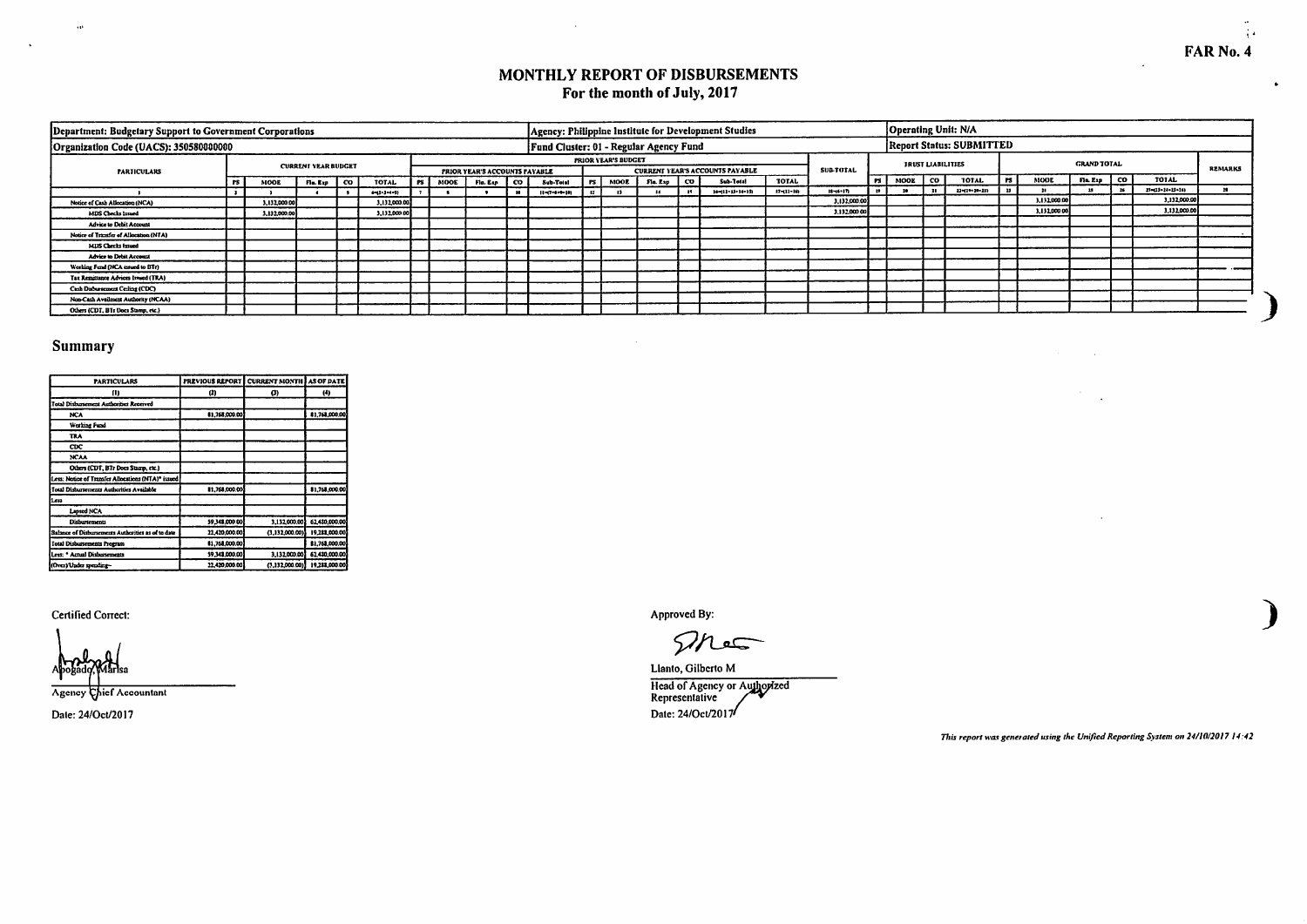### MONTHLY REPORT OF DISBURSEMENTS For the month of June, 2017

| Department: Budgetary Support to Government Corporations |           |               |                            |      |                       |        |        |                               |                                        |       |                            |          |    | Agency: Philippine Institute for Development Studies |          |               |      |      |                          | Operating Unit: N/A            |      |              |                    |                            |                |
|----------------------------------------------------------|-----------|---------------|----------------------------|------|-----------------------|--------|--------|-------------------------------|----------------------------------------|-------|----------------------------|----------|----|------------------------------------------------------|----------|---------------|------|------|--------------------------|--------------------------------|------|--------------|--------------------|----------------------------|----------------|
| Organization Code (UACS): 350580000000                   |           |               |                            |      |                       |        |        |                               | Fund Cluster: 01 - Regular Agency Fund |       |                            |          |    |                                                      |          |               |      |      |                          | <b>Report Status: APPROVED</b> |      |              |                    |                            |                |
|                                                          |           |               | <b>CURRENT YEAR BUDGET</b> |      |                       |        |        |                               |                                        |       | <b>PRIOR YEAR'S BUDGET</b> |          |    |                                                      |          |               |      |      | <b>TRUST LIABILITIES</b> |                                |      |              | <b>GRAND TOTAL</b> |                            | <b>REMARKS</b> |
| <b>PARTICULARS</b>                                       |           |               |                            |      |                       |        |        | PRIOR YEAR'S ACCOUNTS PAYABLE |                                        |       |                            |          |    | <b>CURRENT YEAR'S ACCOUNTS PAYABLE</b>               |          | SUB-TOTAL     |      |      |                          |                                |      |              |                    | <b>TOTAL</b>               |                |
|                                                          | <b>PS</b> | MOOE          | Fis. Esp.                  | l co | TOTAL                 | l rs l | MOOE I | FLL Exp   CO                  | Sub-Total                              | irs I | моог і                     | Fla. Exp | Iα | Sub-Total                                            | TOTAL    |               | rs I | MODE | IΩ                       | TOTAL                          | - FS | MODE         | Fis.Exp   CO       |                            |                |
|                                                          |           |               |                            |      | $4 - 12 - 3 - 4 - 51$ |        |        |                               | $11 - 17 - 1 - 1 - 101$                | 22    |                            |          |    | $14 - 11 - 13 - 14 - 15$                             | 07-08-00 | $10 - 17$     |      |      | 21                       | $13 - 19 - 29 - 219$           |      |              |                    | $17 - (13 - 14 - 15 - 14)$ |                |
| Notice of Cash Allocation (NCA)                          |           | 13,627,000.00 |                            |      | 13,627,000.00         |        |        |                               |                                        |       |                            |          |    |                                                      |          | 13,627,000.00 |      |      |                          |                                |      | 13,627,000 0 |                    | 13.627,000.00              |                |
| MDS Checks Issued                                        |           | 13,627,000.00 |                            |      | 13,627,000.00         |        |        |                               |                                        |       |                            |          |    |                                                      |          | 13.627.000.00 |      |      |                          |                                |      | 13,627,000.0 |                    | 13,627,000.00              |                |
| Advice to Debit Account                                  |           |               |                            |      |                       |        |        |                               |                                        |       |                            |          |    |                                                      |          |               |      |      |                          |                                |      |              |                    |                            |                |
| Notice of Transfer of Allocation (NTA)                   |           |               |                            |      |                       |        |        |                               |                                        |       |                            |          |    |                                                      |          |               |      |      |                          |                                |      |              |                    |                            |                |
| <b>MDS Checks Issued</b>                                 |           |               |                            |      |                       |        |        |                               |                                        |       |                            |          |    |                                                      |          |               |      |      |                          |                                |      |              |                    |                            |                |
| Advice to Debit Account                                  |           |               |                            |      |                       |        |        |                               |                                        |       |                            |          |    |                                                      |          |               |      |      |                          |                                |      |              |                    |                            |                |
| Working Fund (NCA issued to BTs)                         |           |               |                            |      |                       |        |        |                               |                                        |       |                            |          |    |                                                      |          |               |      |      |                          |                                |      |              |                    |                            |                |
| Tax Remittance Advices Issued (TRA)                      |           |               |                            |      |                       |        |        |                               |                                        |       |                            |          |    |                                                      |          |               |      |      |                          |                                |      |              |                    |                            |                |
| Cash Disbursement Ceiling (CDC)                          |           |               |                            |      |                       |        |        |                               |                                        |       |                            |          |    |                                                      |          |               |      |      |                          |                                |      |              |                    |                            |                |
| Non-Cash Availment Authority (NCAA)                      |           |               |                            |      |                       |        |        |                               |                                        |       |                            |          |    |                                                      |          |               |      |      |                          |                                |      |              |                    |                            |                |
| Others (CDT, BTr Docs Stamp, etc.)                       |           |               |                            |      |                       |        |        |                               |                                        |       |                            |          |    |                                                      |          |               |      |      |                          |                                |      |              |                    |                            |                |

#### Summary

 $\bullet$  $\ddot{\phantom{a}}$ 

| <b>PARTICULARS</b>                                 | <b>PREVIOUS REPORT   CURRENT MONTII</b> |                | AS OF DATE     |
|----------------------------------------------------|-----------------------------------------|----------------|----------------|
| $\omega$                                           | 42)                                     | $_{(3)}$       | (4)            |
| <b>Total Disbursement Authorities Received</b>     |                                         |                |                |
| <b>NCA</b>                                         | 68.140.000.00                           | 13,628,000.00  | 81,768,000.00  |
| Working Fund                                       |                                         |                |                |
| TRA                                                |                                         |                |                |
| ск                                                 |                                         |                |                |
| <b>NCAA</b>                                        |                                         |                |                |
| Others (CDT, BTr Docs Stamp, etc.)                 |                                         |                |                |
| Lets. Notice of Transfer Allocations (NTA)* issued |                                         |                |                |
| Total Disbursements Authorities Available          | 68.140,000.00                           | 13.628.000.001 | 81,768,000.00  |
| Less                                               |                                         |                |                |
| Lapsed NCA                                         |                                         |                |                |
| <b>Disbursements</b>                               | 45.721.000.00                           | 13.627.000.00  | \$9,348,000.00 |
| Balance of Disburrements Authorities as of to date | 22,419,000.00                           | 1,000.00       | 12,420,000 00  |
| Total Disbursements Program                        | 68.140.000.00                           | 13.628.000.00  | 81.768,000.00  |
| Lets: * Actual Disburtements                       | 45,721,000.00                           | 13,627,000.00  | 59.348.000.00  |
| I(OverVUtder spending-                             | 22,419,000.00                           | 1,000.00       | 22.420,000.00  |

Certified Correct:

Agency ccountant  $\overline{\nu}$ Date: 19/Jul/2017

Approved By:

 $\mathcal G$  $14<$ 

Llanto, Gilberto M Head of Agency or Authorized<br>Representative Date: 19/Jul/2017

This report was generated using the Unified Reporting System on 19/07/2017 15:19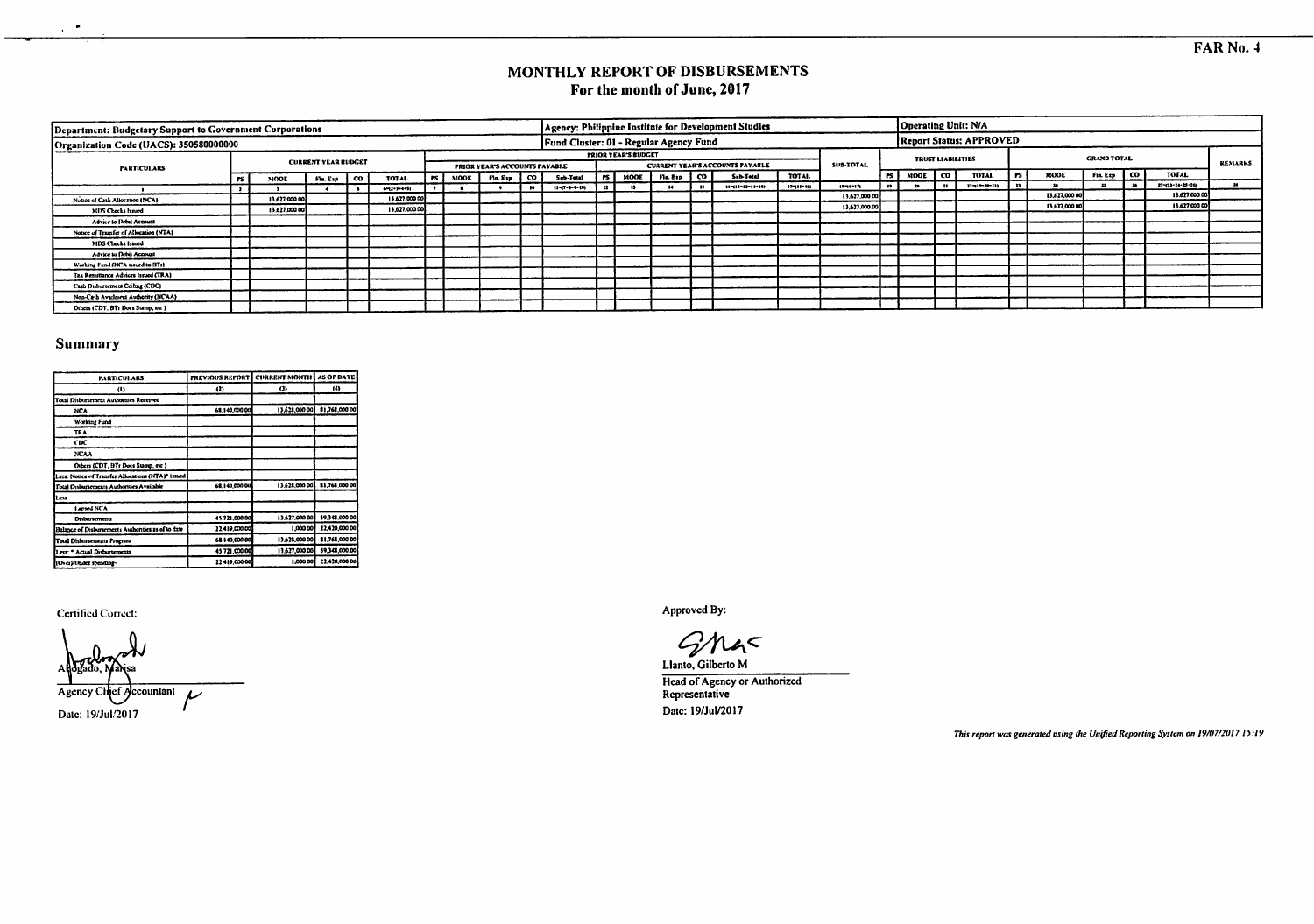### MONTHLY REPORT OF DISBURSEMENTS For the month of May, 2017

| Department: Budgetary Support to Government Corporations |    |               |                            |      |                     |        |      |                                      |      |                                        |                |                            |            |      | Agency: Philippine Institute for Development Studies |                |               | <b>Operating Unit: N/A</b> |           |                                |      |               |                    |                 |                |
|----------------------------------------------------------|----|---------------|----------------------------|------|---------------------|--------|------|--------------------------------------|------|----------------------------------------|----------------|----------------------------|------------|------|------------------------------------------------------|----------------|---------------|----------------------------|-----------|--------------------------------|------|---------------|--------------------|-----------------|----------------|
| Organization Code (UACS): 350580000000                   |    |               |                            |      |                     |        |      |                                      |      | Fund Cluster: 01 - Regular Agency Fund |                |                            |            |      |                                                      |                |               |                            |           | <b>Report Status: APPROVED</b> |      |               |                    |                 |                |
| <b><i>FARTICULARS</i></b>                                |    |               | <b>CURRENT YEAR BUDGET</b> |      |                     |        |      | <b>PRIOR YEAR'S ACCOUNTS PAYABLE</b> |      |                                        |                | <b>PRIOR YEAR'S BUDGET</b> |            |      | <b>CURRENT YEAR'S ACCOUNTS PAYABLE</b>               |                | SUB-TOTAL     | <b>TRUST LIABILITIES</b>   |           |                                |      |               | <b>GRAND TOTAL</b> |                 | <b>REMARKS</b> |
|                                                          | 15 | MODE          | Fla. Esp                   | l co | <b>TOTAL</b>        | l rs I | NOOE | Fin Exp   CO                         |      | Sub-Total                              | $\blacksquare$ | MOOE                       | natus   CO |      | Sec-Total                                            | <b>TOTAL</b>   |               | PS MOOE                    | <b>CO</b> | <b>TOTAL</b>                   | - 15 | MODE          | Fin Exp   CO       | <b>TOTAL</b>    |                |
|                                                          |    |               |                            |      | $4 - 1 - 1 - 4 - 4$ |        |      |                                      | - 10 | $11 - (7 - 6 - 1 - 14)$                |                |                            |            | - 19 | $M = 11 - 11 - 11 + 15$                              | $17 - 11 - 14$ | 19-16-170     |                            | -21       | $11 - 11 + 16 - 111$           |      |               |                    | 21-21-24-25-261 |                |
| Nonce of Cash Atlocation (NCA)                           |    | 15,453,000.00 |                            |      | 15,453,000.00       |        |      |                                      |      |                                        |                |                            |            |      |                                                      |                | 15.453,000.00 |                            |           |                                |      | 15,453,000.00 |                    | 15,453,000.00   |                |
| MDS Checks Israed                                        |    | 15,453,000.00 |                            |      | 15,453,000.00       |        |      |                                      |      |                                        |                |                            |            |      |                                                      |                | 15.453,00000  |                            |           |                                |      | 15.457,000.00 |                    | 15,453,000.00   |                |
| Advice to Debit Account                                  |    |               |                            |      |                     |        |      |                                      |      |                                        |                |                            |            |      |                                                      |                |               |                            |           |                                |      |               |                    |                 |                |
| Notice of Transfer of Allocation (NTA)                   |    |               |                            |      |                     |        |      |                                      |      |                                        |                |                            |            |      |                                                      |                |               |                            |           |                                |      |               |                    |                 |                |
| MDS Checks Issued                                        |    |               |                            |      |                     |        |      |                                      |      |                                        |                |                            |            |      |                                                      |                |               |                            |           |                                |      |               |                    |                 |                |
| Advice to Debit Account                                  |    |               |                            |      |                     |        |      |                                      |      |                                        |                |                            |            |      |                                                      |                |               |                            |           |                                |      |               |                    |                 |                |
| Working Fund (NCA issued to BTr)                         |    |               |                            |      |                     |        |      |                                      |      |                                        |                |                            |            |      |                                                      |                |               |                            |           |                                |      |               |                    |                 |                |
| <b>Tax Remittance Advices Issued (TRA)</b>               |    |               |                            |      |                     |        |      |                                      |      |                                        |                |                            |            |      |                                                      |                |               |                            |           |                                |      |               |                    |                 |                |
| Cash Deductement Ceiling (CDC)                           |    |               |                            |      |                     |        |      |                                      |      |                                        |                |                            |            |      |                                                      |                |               |                            |           |                                |      |               |                    |                 |                |
| Non-Cash Availment Authority (NCAA)                      |    |               |                            |      |                     |        |      |                                      |      |                                        |                |                            |            |      |                                                      |                |               |                            |           |                                |      |               |                    |                 |                |
| Others (CDT. BTr Does Stamp, etc.)                       |    |               |                            |      |                     |        |      |                                      |      |                                        |                |                            |            |      |                                                      |                |               |                            |           |                                |      |               |                    |                 |                |

### Summary

 $\overline{a}$ 

| <b>PARTICULARS</b>                                 | <b>PREVIOUS REPORT</b> | <b>CURRENT MONTH</b> | AS OF DATE    |
|----------------------------------------------------|------------------------|----------------------|---------------|
| $\theta$                                           | $^{(2)}$               | (3)                  | $^{(4)}$      |
| Total Disburrement Authorities Received            |                        |                      |               |
| <b>NCA</b>                                         | 40,884,000 00          | 27.256.000.00        | 68,140,000 00 |
| Working Fund                                       |                        |                      |               |
| TAA                                                |                        |                      |               |
| CDC                                                |                        |                      |               |
| <b>NCAA</b>                                        |                        |                      |               |
| Others (CDT, BTr Does Stamp, etc.)                 |                        |                      |               |
| Less: Notice of Transfer Allocations (NTA)* issued |                        |                      |               |
| Total Disbursements Authorities Available          | 40 834,000.00          | 27.256,000.00        | 68.140.000.00 |
| Less <sub>1</sub>                                  |                        |                      |               |
| Lamed NCA                                          |                        |                      |               |
| Disbursements                                      | 30.268.000.00          | 15,453,000.00        | 45,721,000 00 |
| Balance of Disbursements Authorities as of to date | 10,616,000 00          | 11,203,000.00        | 22.419.000.00 |
| <b>Total Disbusements Program</b>                  | 40,884,000.00          | 27.256,000.00        | 68.140.000.00 |
| Less: * Actual Dishursements                       | 30,268,000.00          | 15,453,000.00        | 45.721.000.00 |
| (Over)/Under spending-                             | 10.615,000.00          | 11.803,000.00        | 22,419,000.00 |

Certified Correct:

Al risa.

Agency Chief Accountant سمط Date: 19/Jul/2017

Approved By:

Llanto, Gilberto M Head of Agency or Authorized<br>Representative Date: 19/Jul/2017

This report was generated using the Unified Reporting System on 19/07/2017 15:18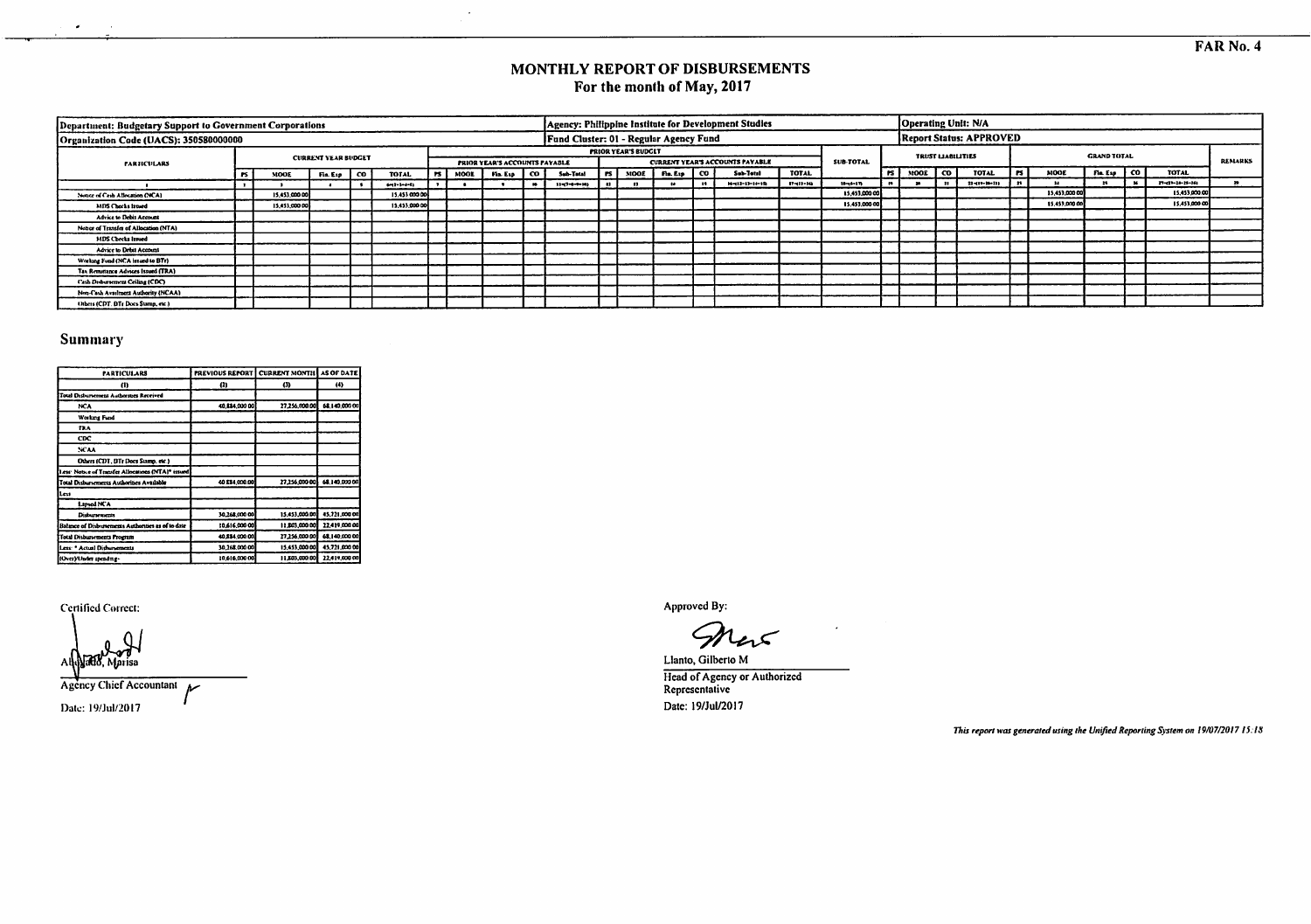### MONTHLY REPORT OF DISBURSEMENTS For the month of April, 2017

| Department: Budgetary Support to Government Corporations |           |              |                            |    |                    |      |      |                               |                                        |      |                            |          |           | Agency: Philippine Institute for Development Studies |              |                  |      |      |     | Operating Unit: N/A            |      |             |                    |                            |         |
|----------------------------------------------------------|-----------|--------------|----------------------------|----|--------------------|------|------|-------------------------------|----------------------------------------|------|----------------------------|----------|-----------|------------------------------------------------------|--------------|------------------|------|------|-----|--------------------------------|------|-------------|--------------------|----------------------------|---------|
| Organization Code (UACS): 350580088000                   |           |              |                            |    |                    |      |      |                               | Fund Cluster: 01 - Regular Agency Fund |      |                            |          |           |                                                      |              |                  |      |      |     | <b>Report Status: APPROVED</b> |      |             |                    |                            |         |
| PARTICULARS                                              |           |              | <b>CURRENT YEAR BUDGET</b> |    |                    |      |      | PRIOR YEAR'S ACCOUNTS PAYABLE |                                        |      | <b>PRIOR YEAR'S BUDGET</b> |          |           | <b>CURRENT YEAR'S ACCOUNTS PAYABLE</b>               |              | <b>SUB-TOTAL</b> |      |      |     | <b>TRUST LIABILITIES</b>       |      |             | <b>GRAND TOTAL</b> |                            | REMARKS |
|                                                          | <b>PS</b> | MOOE         | Fin. Exp. 1                | _ര | TOTAL              | rs l | MOOE | Fin. Exp   CO                 | Sub-Total                              | Irsl | MOOE                       | Fin. Exp | <b>CO</b> | Sub-Tetal                                            | <b>TOTAL</b> |                  | irsh | MOOE | CO. | TOTAL                          |      | <b>MOOR</b> | Fla. Exp   CO      | <b>TOTAL</b>               |         |
|                                                          |           |              |                            |    | <b>BALL-SHEISE</b> |      |      |                               | $11 - 7 - 8 - 11$                      |      |                            |          |           | $14 - 11 - 11 - 11 - 17$                             | 17-110-100   | 10-06-179        |      |      |     | 22-110-20-211                  | - 11 |             |                    | $27 - 123 - 24 - 29 - 263$ |         |
| Notice of Cash Allocation (NCA)                          |           | 4.770.000.00 |                            |    | 1,770,000.00       |      |      |                               |                                        |      |                            |          |           |                                                      |              | 4.770.000.00     |      |      |     |                                |      | 4,770,000 0 |                    | 4,770,000.00               |         |
| MDS Checks Issued                                        |           | 4,770,000.0  |                            |    | 4,770,000 00       |      |      |                               |                                        |      |                            |          |           |                                                      |              | 4,770,000.00     |      |      |     |                                |      | 4,770,000 0 |                    | 4,770,000.00               |         |
| Advice to Debit Account                                  |           |              |                            |    |                    |      |      |                               |                                        |      |                            |          |           |                                                      |              |                  |      |      |     |                                |      |             |                    |                            |         |
| Notice of Transfer of Allocation (NTA)                   |           |              |                            |    |                    |      |      |                               |                                        |      |                            |          |           |                                                      |              |                  |      |      |     |                                |      |             |                    |                            |         |
| MDS Checks Issued                                        |           |              |                            |    |                    |      |      |                               |                                        |      |                            |          |           |                                                      |              |                  |      |      |     |                                |      |             |                    |                            |         |
| Advice to Debit Account                                  |           |              |                            |    |                    |      |      |                               |                                        |      |                            |          |           |                                                      |              |                  |      |      |     |                                |      |             |                    |                            |         |
| Working Fund (NCA mund to BTr)                           |           |              |                            |    |                    |      |      |                               |                                        |      |                            |          |           |                                                      |              |                  |      |      |     |                                |      |             |                    |                            |         |
| Tax Remittance Advices Issued (TRA)                      |           |              |                            |    |                    |      |      |                               |                                        |      |                            |          |           |                                                      |              |                  |      |      |     |                                |      |             |                    |                            |         |
| Cash Dishursement Ceiling (CDC)                          |           |              |                            |    |                    |      |      |                               |                                        |      |                            |          |           |                                                      |              |                  |      |      |     |                                |      |             |                    |                            |         |
| Non-Cash Availment Authority (NCAA)                      |           |              |                            |    |                    |      |      |                               |                                        |      |                            |          |           |                                                      |              |                  |      |      |     |                                |      |             |                    |                            |         |
| Other (CDT, BT) Does Stamp, etc.)                        |           |              |                            |    |                    |      |      |                               |                                        |      |                            |          |           |                                                      |              |                  |      |      |     |                                |      |             |                    |                            |         |

### Summary

 $\bullet$ 

| <b>PARTICULARS</b>                                 | <b>PREVIOUS REPORT</b> | <b>CURRENT MONTH</b> | AS OF DATE    |
|----------------------------------------------------|------------------------|----------------------|---------------|
| œ                                                  | Œ.                     | (3)                  | (4)           |
| Tutal Dishursement Authorities Received            |                        |                      |               |
| ЖA                                                 | 40.884.000.00          |                      | 40,884,000.00 |
| <b>Working Fund</b>                                |                        |                      |               |
| <b>TRA</b>                                         |                        |                      |               |
| CDC                                                |                        |                      |               |
| NCAA                                               |                        |                      |               |
| Others (CDT, BTr Does Stamp, etc.)                 |                        |                      |               |
| Less: ? see of Transfer Allocations (NTAI* issued  |                        |                      |               |
| Total Disbursements Authorities Available          | 40,884,000.00          |                      | 40.114.000.00 |
| Less                                               |                        |                      |               |
| Lapsed NCA                                         |                        |                      |               |
| Debuttements                                       | 25, 198, 000 00        | 4.770.000.00         | 30.268.000.00 |
| Balance of Disbursements Authorities as of to date | 15.326.000.00          | (4,770,000,03)       | 10,616,000.00 |
| <b>Jotal Dedurations Program</b>                   | 40.884.000.00          |                      | 40.884.000.00 |
| Less * Actual Disburrenents                        | 25.498.000.00          | 4,770,000 00         | 30,268,000.00 |
| (Over)/Under spending-                             | 15.386.000.00          | (4.770,000.00)       | 10,616,000.00 |

Certified Correct:

rist

Agency Chief Accountant  $\overline{\mathbf{r}}$ Date: 19/Jul/2017

Approved By:

Sher

Llanto, Gilberto M **Head of Agency or Authorized Representative** Date: 19/Jul/2017

This report was generated using the Unified Reporting System on 19/07/2017 14:36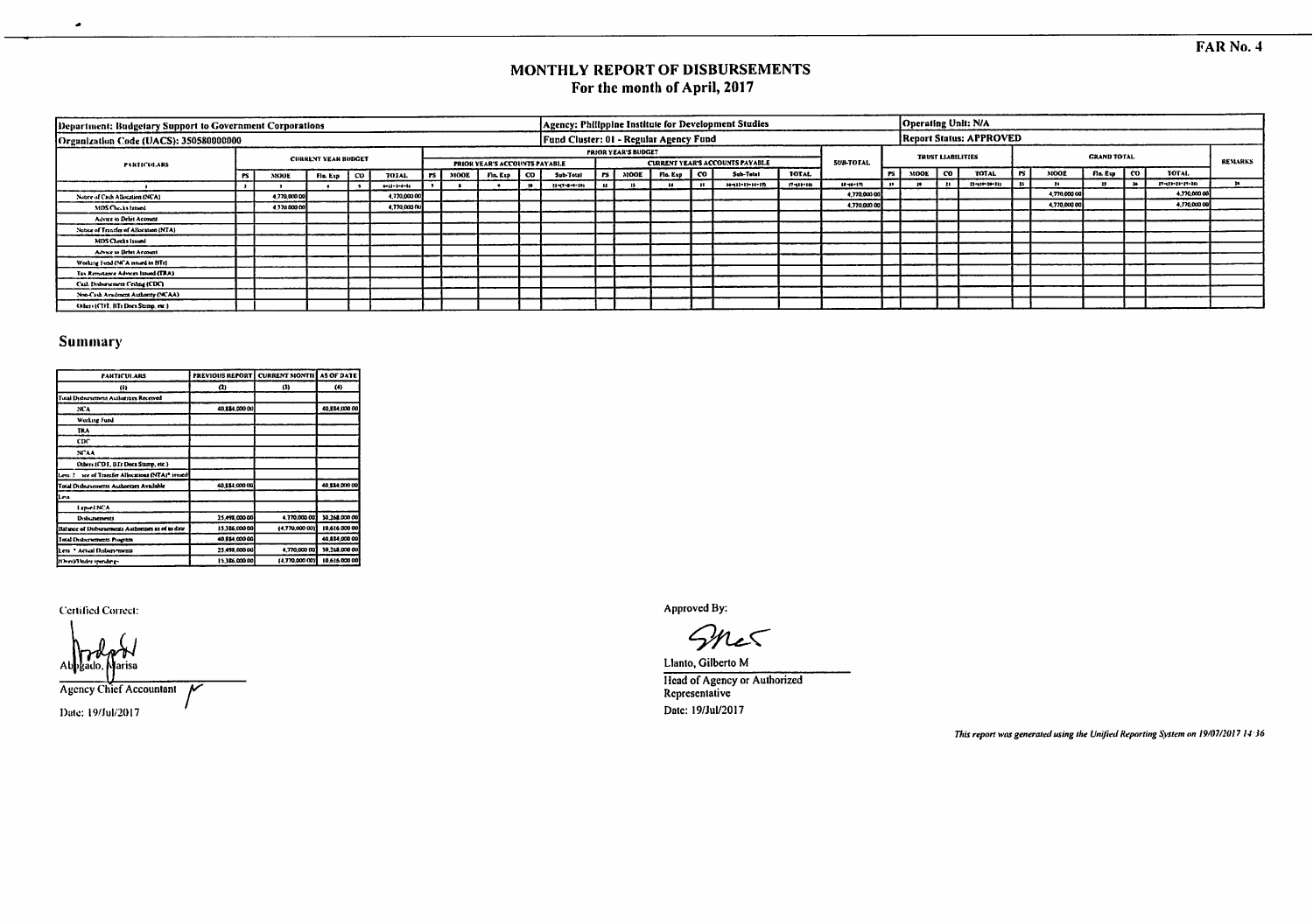| Department: Budgetary Support to Government Corporations |           |              |                            |      |                  |        |                                      |      |                                        |      |                            |                 | [Agency: Philippine Institute for Development Studies |              |                  | Operating Unit: N/A |                          |                                |           |              |                                                |                  |                |
|----------------------------------------------------------|-----------|--------------|----------------------------|------|------------------|--------|--------------------------------------|------|----------------------------------------|------|----------------------------|-----------------|-------------------------------------------------------|--------------|------------------|---------------------|--------------------------|--------------------------------|-----------|--------------|------------------------------------------------|------------------|----------------|
| Organization Code (UACS): 350580000000                   |           |              |                            |      |                  |        |                                      |      | Fund Cluster: 01 - Regular Agency Fund |      |                            |                 |                                                       |              |                  |                     |                          | <b>Report Status: APPROVED</b> |           |              |                                                |                  |                |
| <b>PARTICULARS</b>                                       |           |              | <b>CURRENT YEAR BUDGET</b> |      |                  |        | <b>PRIOR YEAR'S ACCOUNTS PAYABLE</b> |      |                                        |      | <b>PRIOR YEAR'S BUDGET</b> |                 | <b>CURRENT YEAR'S ACCOUNTS PAYABLE</b>                |              | <b>SUB-TOTAL</b> |                     | <b>TRUST LIABILITIES</b> |                                |           |              | <b>GRAND TOTAL</b>                             |                  | <b>REMARKS</b> |
|                                                          | <b>PS</b> | <b>MOOE</b>  | Fia. Exp                   | l co | <b>TOTAL</b>     | l rs l | MOOE   Fin Exp   CO                  |      | Sub-Total                              | Irsl | MOOL                       | $F1a. Exp$ $CO$ | Sub-Total                                             | <b>TOTAL</b> |                  | IPS INDOE ICO       |                          | TOTAL                          | <b>PS</b> | <b>MOOL</b>  | $F = E = \begin{bmatrix} 0 \\ 0 \end{bmatrix}$ | TOTAL            |                |
|                                                          |           |              |                            |      | <b>HO-3-4-91</b> |        |                                      | - 10 | $11 - 7 - 8 - 9 - 10$                  | 12   |                            |                 | 164112-15-14-12                                       | 17-711-10    | $10 - 17$        |                     |                          | 22-10-20-21)                   |           |              |                                                | 17-120-24-25-241 |                |
| Notice of Cash Allocation (NCA)                          |           | 9,931,000.00 |                            |      | 9.931,000.00     |        |                                      |      |                                        |      |                            |                 |                                                       |              | 9,931,000.00     |                     |                          |                                |           | 9,931,000.00 |                                                | 9,931,000.00     |                |
| MDS Checks Issued                                        |           | 9,931,000.00 |                            |      | 9,931,000.00     |        |                                      |      |                                        |      |                            |                 |                                                       |              | 9,931,000.00     |                     |                          |                                |           | 9.931.000.00 |                                                | 9,931,000.00     |                |
| <b>Advice to Debit Account</b>                           |           |              |                            |      |                  |        |                                      |      |                                        |      |                            |                 |                                                       |              |                  |                     |                          |                                |           |              |                                                |                  |                |
| Notice of Transfer of Allocation (NTA)                   |           |              |                            |      |                  |        |                                      |      |                                        |      |                            |                 |                                                       |              |                  |                     |                          |                                |           |              |                                                |                  |                |
| MDS Checks Issued                                        |           |              |                            |      |                  |        |                                      |      |                                        |      |                            |                 |                                                       |              |                  |                     |                          |                                |           |              |                                                |                  |                |
| Advice to Debit Account                                  |           |              |                            |      |                  |        |                                      |      |                                        |      |                            |                 |                                                       |              |                  |                     |                          |                                |           |              |                                                |                  |                |
| Working Fund (NCA issued to BTr)                         |           |              |                            |      |                  |        |                                      |      |                                        |      |                            |                 |                                                       |              |                  |                     |                          |                                |           |              |                                                |                  |                |
| Tax Remittance Advices Issued (TRA)                      |           |              |                            |      |                  |        |                                      |      |                                        |      |                            |                 |                                                       |              |                  |                     |                          |                                |           |              |                                                |                  |                |
| Cash Disbursement Ceiling (CDC)                          |           |              |                            |      |                  |        |                                      |      |                                        |      |                            |                 |                                                       |              |                  |                     |                          |                                |           |              |                                                |                  |                |
| Non-Cash Availment Authority (NCAA)                      |           |              |                            |      |                  |        |                                      |      |                                        |      |                            |                 |                                                       |              |                  |                     |                          |                                |           |              |                                                |                  |                |
| Others (CDT, BTs Does Stamp, etc.)                       |           |              |                            |      |                  |        |                                      |      |                                        |      |                            |                 |                                                       |              |                  |                     |                          |                                |           |              |                                                |                  |                |

### Summary

 $\sigma_{\rm{max}}$ 

 $\bullet$ 

 $\bullet$ 

| <b>PARTICULARS</b>                                 |               | PREVIOUS REPORT   CURRENT MONTH   AS OF DATE |               |
|----------------------------------------------------|---------------|----------------------------------------------|---------------|
| $\omega$                                           | o             | G)                                           | (G)           |
| <b>Total Disburrement Authorities Received</b>     |               |                                              |               |
| NCA                                                | 27.256.000.00 | 13.628.000.00                                | 40.884,000.00 |
| Working Fund                                       |               |                                              |               |
| <b>TRA</b>                                         |               |                                              |               |
| <b>CDC</b>                                         |               |                                              |               |
| <b>NCAA</b>                                        |               |                                              |               |
| Others (CDT, BTr Docs Stamp, etc.)                 |               |                                              |               |
| Less: Notice of Transfer Allocations (NTA)* issued |               |                                              |               |
| Total Disbursements Authorities Available          | 27,256,000.00 | 13.628.000.00                                | 40.884.000.00 |
| Less                                               |               |                                              |               |
| <b>Lapsed NCA</b>                                  |               |                                              |               |
| Disburretacuts                                     | 15,567,000.00 | 9.931.000.00                                 | 25.498.000.00 |
| Balance of Disburrements Authorities as of to date | 11.689,000.00 | 3,697,000.00                                 | 15.386.000.00 |
| Total Disbursements Program                        | 27,256,000.00 | 13,628,000.00                                | 40.884.000.00 |
| Less * Actual Disbursements                        | 15.567.000.00 | 9,931,000.00                                 | 25.498.000.00 |
| (Over)/Under spending-                             | 11,689,000.00 | 3,697,000.00                                 | 15.386.000.00 |

**Certified Correct:** 

Agency Chief Accountant

Date: 19/Apr/2017

Approved By:

Llanto, Gilberto M Head of Agency or Authorized Date: 24/Apr/2017 V

This report was generated using the Unified Reporting System

 $\sim 10^{-1}$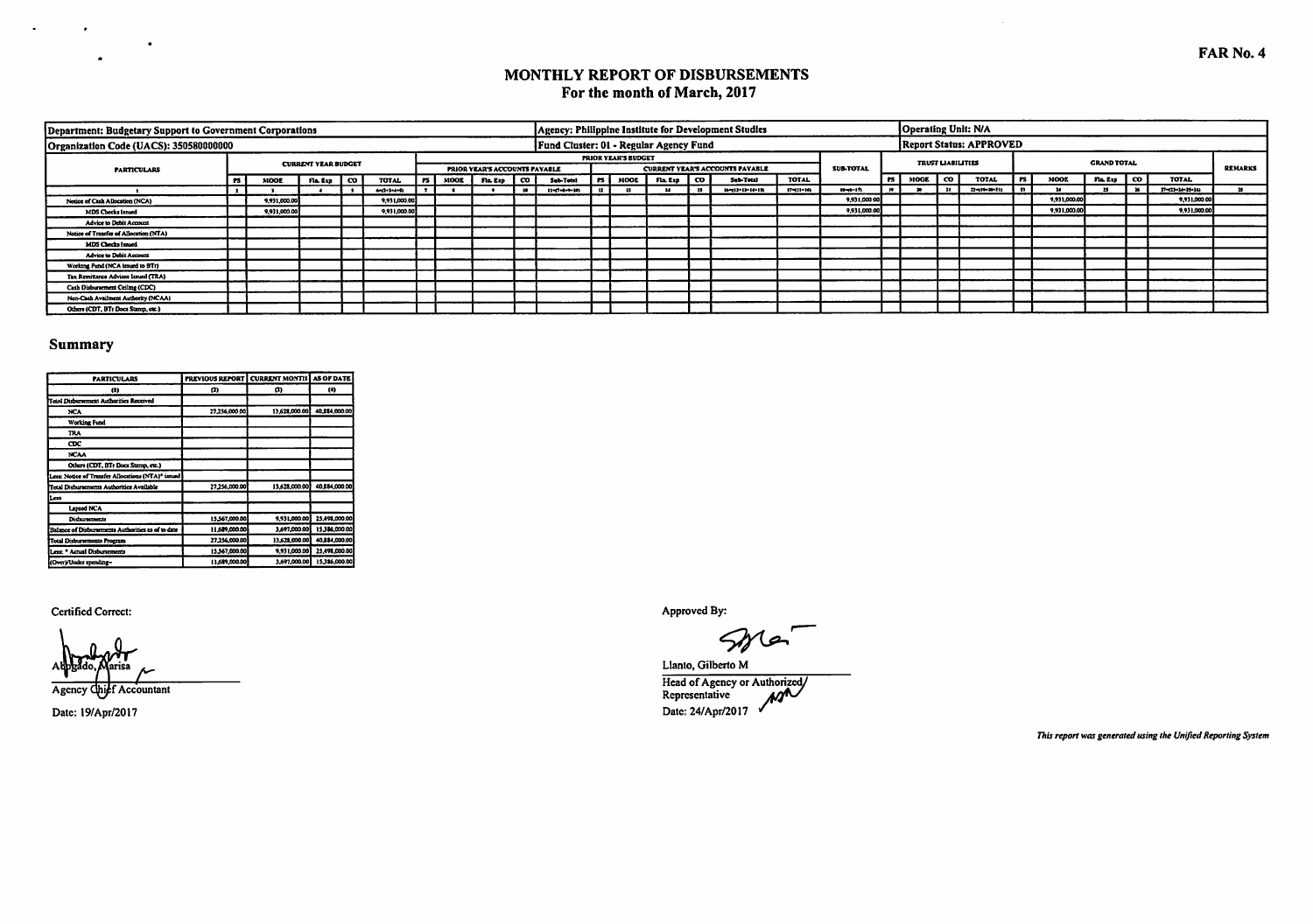## MONTHLY REPORT OF DISBURSEMENTS For the month of February, 2017

| Department: Budgetary Support to Government Corporations |     |              |                            |         |                     |        |             |                                      |                                        |        |                            |          |    | Agency: Philippine Institute for Development Studies |                |                  |           |                          | Operating Unit: N/A            |              |                      |                           |                |
|----------------------------------------------------------|-----|--------------|----------------------------|---------|---------------------|--------|-------------|--------------------------------------|----------------------------------------|--------|----------------------------|----------|----|------------------------------------------------------|----------------|------------------|-----------|--------------------------|--------------------------------|--------------|----------------------|---------------------------|----------------|
| Organization Code (UACS): 350580000000                   |     |              |                            |         |                     |        |             |                                      | Fund Cluster: 01 - Regular Agency Fund |        |                            |          |    |                                                      |                |                  |           |                          | <b>Report Status: APPROVED</b> |              |                      |                           |                |
| <b>PARTICULARS</b>                                       |     |              | <b>CURRENT YEAR BUDGET</b> |         |                     |        |             | <b>PRIOR YEAR'S ACCOUNTS PAYABLE</b> |                                        |        | <b>PRIOR YEAR'S BUDGET</b> |          |    | <b>CURRENT YEAR'S ACCOUNTS PAYABLE</b>               |                | <b>SUB-TOTAL</b> |           | <b>TRUST LIABILITIES</b> |                                |              | <b>GRAND TOTAL</b>   |                           | <b>REMARKS</b> |
|                                                          | PS. | <b>MOOD</b>  | Fla. Exp                   | - 100 L | <b>TOTAL</b>        | l es ' | <b>MOOE</b> | Fia Esp   CO                         | Sub-Total                              | l rs l | <b>MOOE</b>                | Fla. Exp | co | Sub-Total                                            | <b>TOTAL</b>   |                  | PS   MOOL | ൟ                        | TOTAL                          | MOOE         | $F1a E1b$ $\qquad 0$ | <b>TOTAL</b>              |                |
|                                                          |     |              |                            |         | $6 - 2 - 3 - 4 - 5$ |        |             |                                      | $11 - (7 - 6 - 9 - 10)$                |        |                            |          |    | $16 - 11 - 13 - 14 - 151$                            | $17 - 11 - 56$ | 12-06-17         |           |                          | 22-110-20-211                  |              |                      | $17 - 23 - 14 - 25 - 146$ |                |
| Notice of Cath Allocation (NCA)                          |     | 6,537,000.00 |                            |         | 6,537,000.00        |        |             |                                      |                                        |        |                            |          |    |                                                      |                | 6,37,000.00      |           |                          |                                | 6.537,000.00 |                      | 6,537,000.00              |                |
| MDS Checks Isrued                                        |     | 6,537,000.00 |                            |         | 6,537,000.00        |        |             |                                      |                                        |        |                            |          |    |                                                      |                | 6,337,000.00     |           |                          |                                | 6,537,000.00 |                      | 6,537,000.00              |                |
| Advice to Debit Account                                  |     |              |                            |         |                     |        |             |                                      |                                        |        |                            |          |    |                                                      |                |                  |           |                          |                                |              |                      |                           |                |
| Notice of Transfer of Allocation (NTA)                   |     |              |                            |         |                     |        |             |                                      |                                        |        |                            |          |    |                                                      |                |                  |           |                          |                                |              |                      |                           |                |
| MDS Checks issued                                        |     |              |                            |         |                     |        |             |                                      |                                        |        |                            |          |    |                                                      |                |                  |           |                          |                                |              |                      |                           |                |
| Advice to Debit Account                                  |     |              |                            |         |                     |        |             |                                      |                                        |        |                            |          |    |                                                      |                |                  |           |                          |                                |              |                      |                           |                |
| Working Fund (NCA issued to DTr)                         |     |              |                            |         |                     |        |             |                                      |                                        |        |                            |          |    |                                                      |                |                  |           |                          |                                |              |                      |                           |                |
| Tax Remittance Advices Issued (TRA)                      |     |              |                            |         |                     |        |             |                                      |                                        |        |                            |          |    |                                                      |                |                  |           |                          |                                |              |                      |                           |                |
| Cash Disbursement Ceiling (CDC)                          |     |              |                            |         |                     |        |             |                                      |                                        |        |                            |          |    |                                                      |                |                  |           |                          |                                |              |                      |                           |                |
| Non-Cash Availment Authority (NCAA)                      |     |              |                            |         |                     |        |             |                                      |                                        |        |                            |          |    |                                                      |                |                  |           |                          |                                |              |                      |                           |                |
| Others (CDT, BTr Docs Stamp, etc.)                       |     |              |                            |         |                     |        |             |                                      |                                        |        |                            |          |    |                                                      |                |                  |           |                          |                                |              |                      |                           |                |

### **Summary**

 $\label{eq:2.1} \frac{d\mathbf{r}}{dt} = \frac{d\mathbf{r}}{dt} \left( \frac{\partial \mathbf{r}}{dt} \right) = \frac{d\mathbf{r}}{dt}$ 

| <b>PARTICULARS</b>                                 | PREVIOUS REPORT CURRENT MONTH AS OF DATE |               |               |
|----------------------------------------------------|------------------------------------------|---------------|---------------|
| $\omega$                                           | $\bf{a}$                                 | Ø)            | 44)           |
| Total Disbursement Authorities Received            |                                          |               |               |
| <b>NCA</b>                                         | 13.628.000.00                            | 13.628.000.00 | 27,256,000.00 |
| Working Fund                                       |                                          |               |               |
| TRA                                                |                                          |               |               |
| CDC.                                               |                                          |               |               |
| <b>NCAA</b>                                        |                                          |               |               |
| Others (CDT, BTr Does Stamp, etc.)                 |                                          |               |               |
| Less: Notice of Transfer Allocations (NTA)* issued |                                          |               |               |
| Total Disbursements Authorities Available          | 13,628,000.00                            | 13,628,000.00 | 27.256.000.00 |
| Lets                                               |                                          |               |               |
| Laned NCA                                          |                                          |               |               |
| <b>Disturnements</b>                               | 9.030,000.00                             | 6,537,000.00  | 15,567,000.00 |
| Balance of Disbursements Authorities as of to date | 4,598,000,00                             | 7.091,000.00  | 11,689,000.00 |
| <b>Total Disbursements Program</b>                 | 13,628,000.00                            | 13,628,000.00 | 27,256,000.00 |
| Lers: * Actual Disburrements                       | 9.030,000.00                             | 6.537.000.00  | 15.567.000.00 |
| (Over)/Under spending-                             | 4,598,000.00                             | 7.091.000.00  | 11,689,000.00 |

**Certified Correct:** 

Agency Chief Accountant Date: 19/Apr/2017

Approved By:

 $\mathcal P$ 

Llanto, Gilberto M Head of Agency or Authorized<br>Representative<br>Date: 24/Apr/2017

This report was generated using the Unified Reporting System